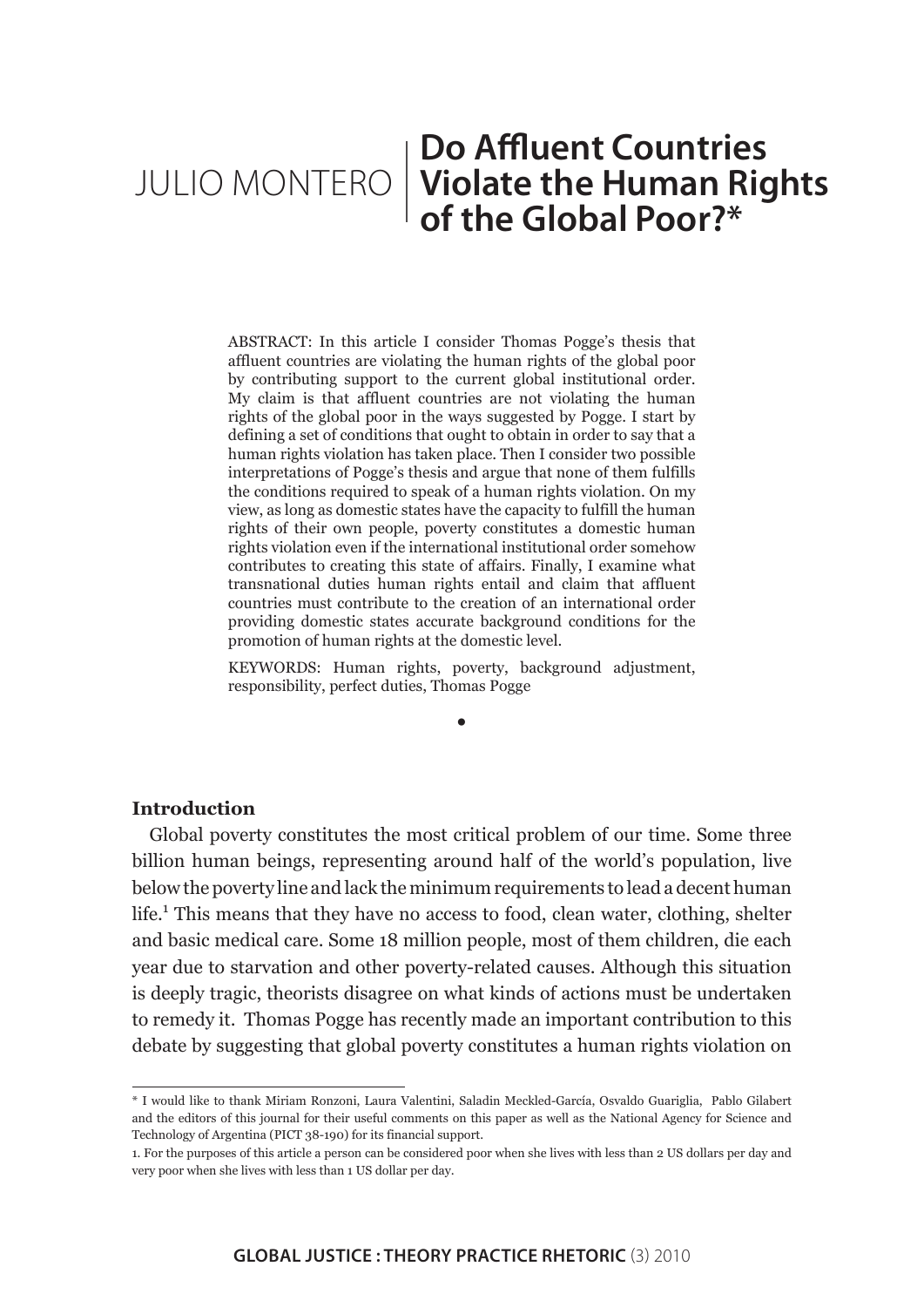the part of affluent countries.<sup>2</sup> On his view, affluent countries are violating the human rights of the global poor by supporting an international institutional order that makes their access to the objects of their basic needs avoidably insecure.

This article examines Pogge's thesis and aims to explain in what sense global poverty can, and in what sense it cannot, constitute a human rights violation on the part of affluent countries. My main claim is that affluent countries are not violating the human rights of the global poor in the way postulated by Pogge. In this vein, I will argue that as long as states possess effective sovereignty and are capable of delivering on the human rights of their people, poverty constitutes a domestic human rights violation rather than a transnational human rights violation, regardless of whether the international global order is fair or not. Poverty can only be regarded as a human rights violation on the part of affluent countries when states are too poor or too weak, through no fault of their own, to deliver on human rights. This conclusion provides a better understanding of how human rights can help the fight against global poverty.

I will also argue that there is no easy solution to global poverty in the sense that its eradication cannot be achieved by any simple measure, such as an international tax whose revenue would be distributed among poor people or poor nations. In addition to any measure of this kind, complex institutional and regulatory mechanisms will have to be built in order to stop international interaction from eroding state sovereignty, and exacerbating the power-imbalances already marking the international realm.

The article starts by defining a set of conditions that must obtain before it can be said that a human rights violation is taking place. These conditions are already implicit in the most familiar conceptions of human rights and can be accepted by Pogge and other cosmopolitan theorists.<sup>3</sup> In this sense, the article will simply make explicit a set of conditions that most theorists, including many cosmopolitans, would accept upon due reflection. Once these conditions have been defined, I explain why affluent countries are not violating the human rights

<sup>2.</sup> See Thomas Pogge, 'An Egalitarian Law of Peoples', *Philosophy and Public Affairs* 23/3 (1994), 195-224; Thomas Pogge, 'The International Significance of Human Rights', *The Journal of Ethics* 4/1-2 (2000), 45-69; Thomas Pogge, *World Poverty and Human Rights* (Cambridge: Polity Press, 2002); Thomas Pogge, 'Recognized and Violated by International Law: The Human Rights of the Very Poor' (2008) available online at <http://www2.ohchr.org/english/issues/poverty/ expert/docs/Thomas\_Pogge\_new.pdf> ; Thomas Pogge, 'Severe Poverty as a Violation of Negative Duties', *Ethics and International Affairs* 19/1 (2005a), 55-81; Thomas Pogge, 'Real World Justice', *The Journal of Ethics* 9 (2005b), 29-53; Thomas Pogge, 'Human Rights and Human Responsibilities' in Andrew Kuper (ed.), *Global Responsibilities* (New York: Routledge, 2005c), 3-35; Thomas Pogge, 'Severe Poverty as a Human Rights Violation', in Thomas Pogge (ed.), *Freedom from Poverty as a Human Right* (Oxford: Oxford University Press, 2007), 11-53.

<sup>3.</sup> A notable exception is Elizabeth Ashford, 'The Duties Imposed by the Human Right to Basic Necessities' in Thomas Pogge (ed.), *Freedom from Poverty as a Human Right* (Oxford: Oxford University Press, 2007), 182-218; also see my discussion of Ashford's view in 'Global Poverty, Human Rights and Correlative Duties', *Canadian Journal of Law and Jurisprudence* 22/1 (2000), 79-92.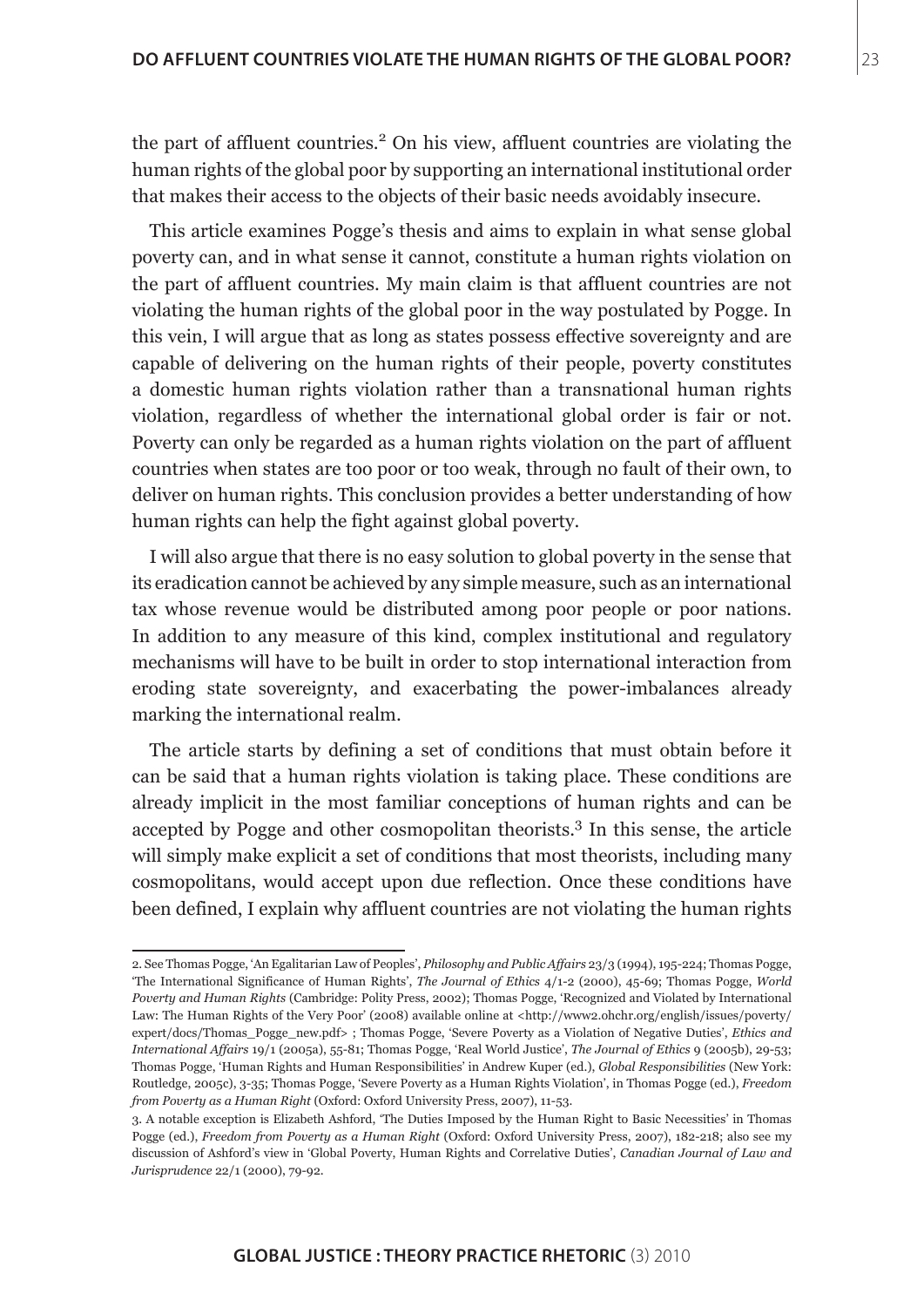of the global poor –at least not for the reasons invoked by Pogge. Finally, I examine what transnational duties the human right to subsistence entails and maintain that affluent countries must contribute to the creation of an international order providing every state with the background conditions required to honor the human rights of their people.

It is important to note that I do not intend to claim that poverty is not a human rights problem demanding immediate action. My sole claim is that as long as states have the capacity to adopt domestic policies neutralizing the effects of the international order, poverty constitutes a domestic human rights violation rather than a human rights violation on the part of affluent countries across borders.

## **Three conditions for violating human rights**

Violating a human right constitutes a severe moral fault, but not every severe moral fault constitutes a human rights violation. Rather, the types of acts classifiable as human rights violations are a subgroup of the broader class of all the morally wrong acts and certain conditions must obtain in order for us to say that a human right has been violated. Let me outline these conditions.

First, an act, either an action or an omission, constitutes a human rights violation if there is an agent, A, who has a valid *claim* to an object X, which in virtue of the key interests it preserves can be regarded as the object of a human right. Naturally, we can have rights or claims to many objects which are not proper objects of a human right. We have, for example, a claim not to be robbed of the candies we have just bought, or a claim to have our gardens free from garbage. But none of these claims is a claim to the object of a human right, since, normally, neither having our candies stolen, nor having some garbage in our gardens affects any of our key interests. Unless this condition is accepted, there would be no relevant difference between human rights and other moral rights, and the concept of human rights would play no distinct role in our moral and political life.

Second, the mere fact that someone interferes with the satisfaction of a valid claim to on the part of A, or refuses to provide A with access to the object of this claim, is a necessary, though not a sufficient, condition to classify this act as a human rights violation. This can be illustrated with a simple example: While it may be acknowledged that human beings have a claim to life and to avoid premature death, this does not imply that B's interfering with A when A is stealing her money, which A needs to avoid starvation, or B's denial to pay for A's food, constitute a violation of A's human right to life on the part of B. Put differently, maintaining that A has a claim to X does not entail that A has a moral claim on everyone else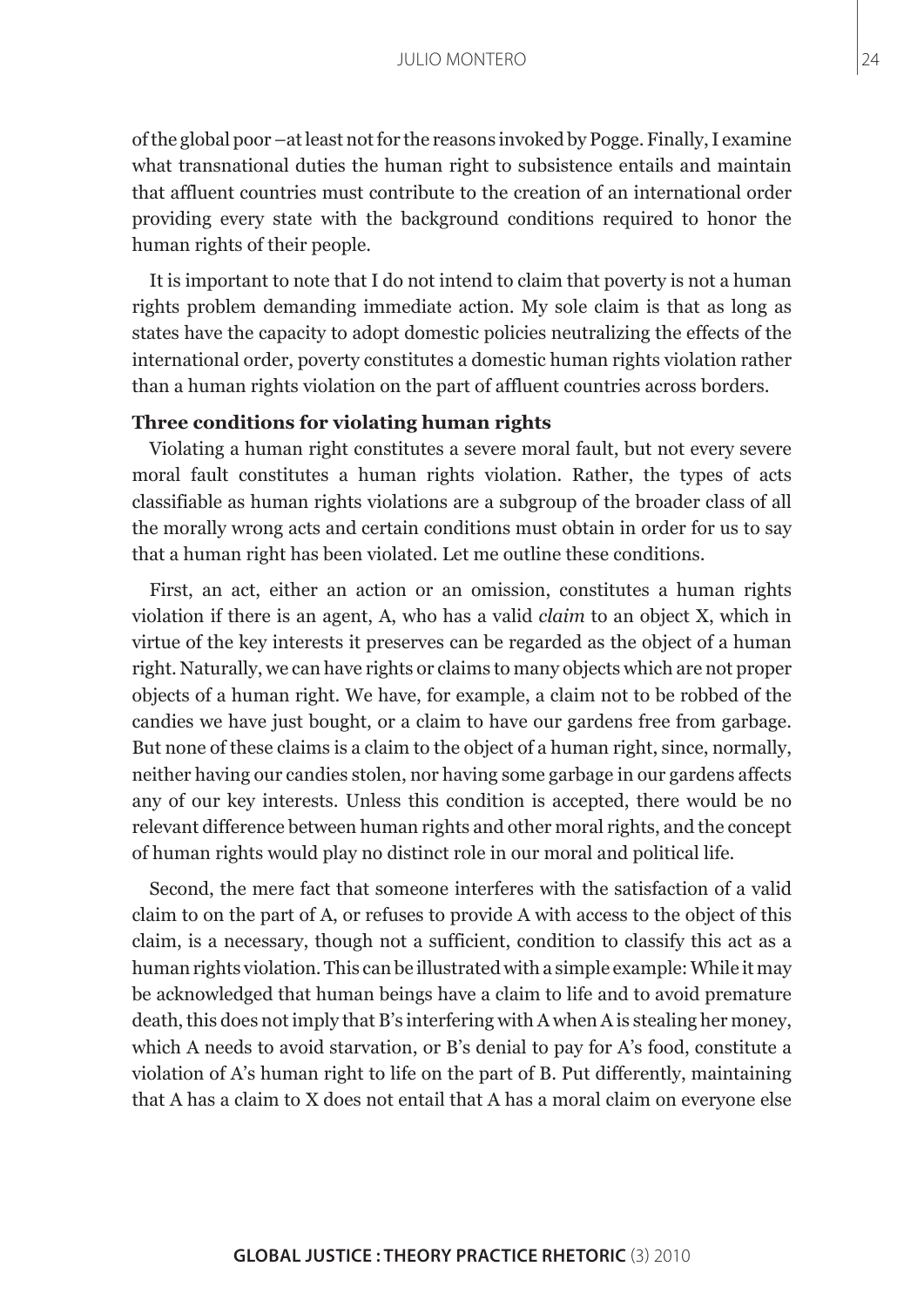to behave so as to ensure A's access to X.<sup>4</sup> Speaking of a human rights violation thus requires demonstrating that A has a *claim against* some other clearly identifiable agent or agents to act in a certain way that has been disregarded.<sup>5</sup> It is precisely because human rights entail claims against some other agents to behave in certain ways that they can lead to important political reforms. Otherwise it would be impossible to demand that others undertake actions to honor them and they would become nothing more than mere aspirations, or, what is worst, empty rhetoric.6

Now, conferring on an agent A a claim against some other agent B concerning X, means assigning B a duty towards A. An agent B would then violate A's human right to X insofar as she infringes her duty towards A concerning X. This raises the question of when a duty correlative to A's claim to X can be fairly attributed to B. Such a duty would not be morally justified unless B had the capacity successfully to discharge her duty towards A, either because she possesses the means required for this or because she can reasonably acquire those means. For example, I cannot have a duty to save someone who is drowning if, for some reason, I am unable to swim (and swimming was necessary for a successful rescue). But I would have such a duty if I could save the drowning person by using a boat that I could learn to operate by simply reading the instructions. Naturally, B cannot be assigned any duty towards A if fulfilling this duty implies disregarding other duties that have priority over her duty towards A.<sup>7</sup> For instance, I cannot have a duty to feed some poor children in Africa if this implies starving my own children. Likewise, no state can be asked to improve the security of its citizens if this can only be done by torturing people who may have loose connections with international terrorism. The conditions for assigning duties can be expressed through this formula:

*Agency Condition:* An agent B can be assigned a duty D concerning another agent's A claim to an object X, only if B can successfully discharge this duty. Whenever B's fulfillment of D would require the possession of means – material resources, money, knowledge, abilities, influence, authority, etc.— that B lacks or cannot reasonably acquire, or would force B to neglect a more stringent duty, neither can D be fairly imposed on B, nor can failure to meet the demands of D be regarded as a violation of A's right to X on the part of B.

<sup>4.</sup> See Robert Nozick, *Anarchy, State and Utopia*, (Basic Books, 1974), pp. 191-192. See also Thomas Pogge (2005a), p. 68; and Henry Shue, 'Mediating Duties', *Ethics* 98/4 (1988), 687-704, p. 689. While these conditions may not be accepted by a radical utilitarian, radical forms of utilitarianism seem to face so many problems - which have already been discussed in the contemporary debate - that I do not need to address their potential objections here.

<sup>5.</sup> Or as Onora O'Neill puts it; 'Any right must be matched by some corresponding obligation, which is so assigned to others that right-holders can in principle claim or waive the right.' Onora O'Neill, *Towards Justice and Virtue* (Cambridge: Cambridge University Press, 1996), p. 129.

<sup>6.</sup> Onora O'Neill, 'The Dark Side of Human Rights', *International Affairs* 81/2 (2005), 427-439, p. 427.

<sup>7.</sup> James Nickel, 'How Human Rights Generate Duties to Protect and Provide', *Human Rights Quarterly* 15/1 (1993), 77- 86, p. 86; and Thomas Scanlon *What We Owe to Each Other* (Cambridge Ma.: Harvard University Press, 1998), p. 286.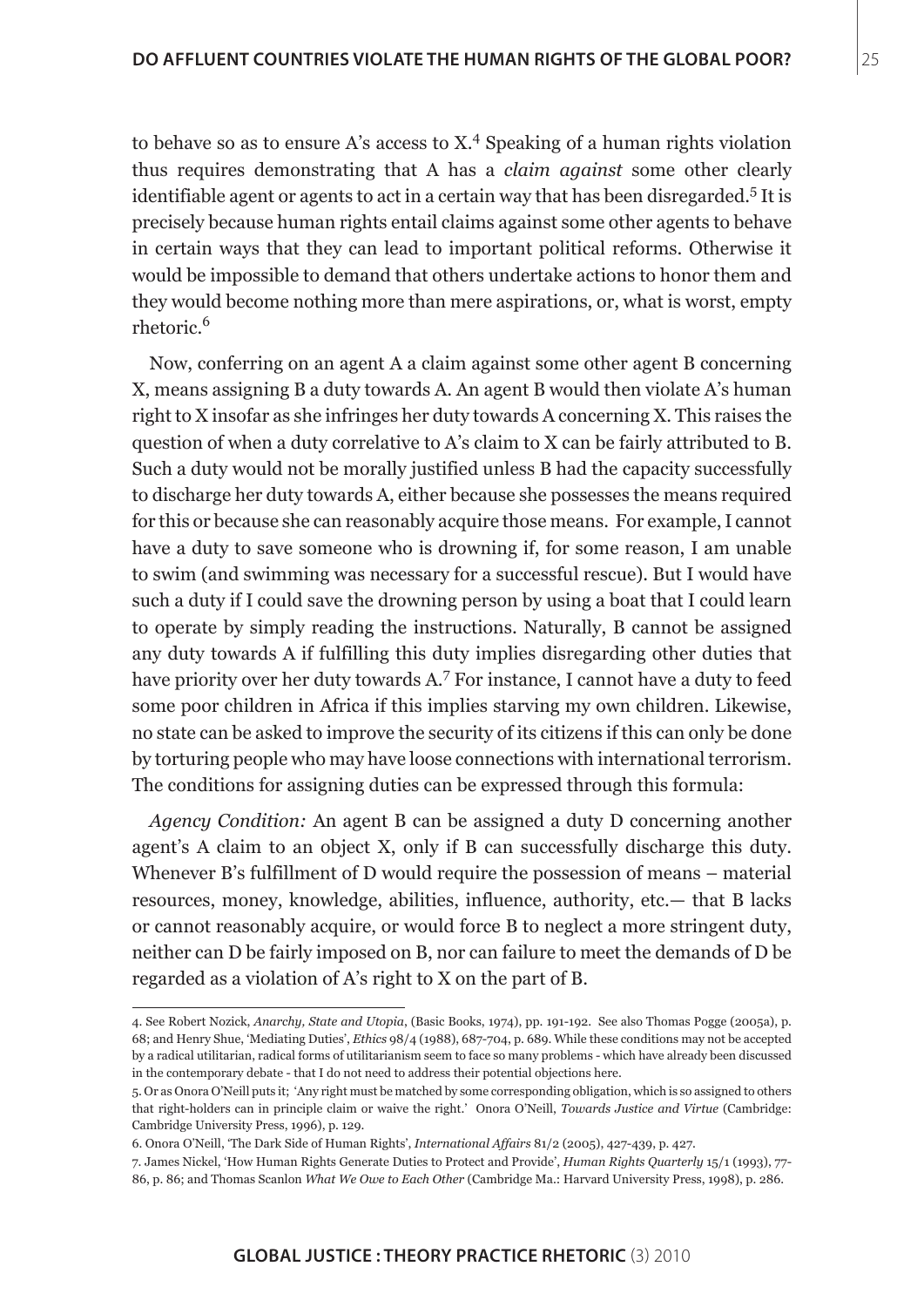Third, in order to maintain that B is violating A's human right to X, B's duty towards A concerning X must be a *perfect*, as opposed to an *imperfect*, duty. Whereas perfect duties mandate an act which must be performed in a nondiscretionary way, imperfect duties refer to acts that the agent may choose how, when, and how often to discharge.<sup>8</sup> A classical example of the latter kind of obligations is the duty of beneficence. In this respect, my having a general duty of beneficence does not compel me to help this particular beggar in this particular situation by giving her exactly what she needs: I can always choose to help some other deprived person or to carry out other kind of activities in favor of the worstoff at home or abroad. Therefore, in case the beggar starves, it cannot be claimed that it was *my* fault.<sup>9</sup> Due precisely to this discretionary nature, imperfect duties are not owed to specifiable individuals and consequently cannot be the basis for claims against other clearly identifiable agents.10 This is the reason why speaking of a human rights violation as opposed to a mere human rights deficit necessarily requires the violation of a perfect duty.

This conception of human rights violations can be summed up in the following principle of responsibility for human rights violations: B violates A's human right to X if and only if (i) A has a valid claim to X, where X is a proper object of a human right; (ii) B neglects a perfect duty D regarding A's access to X; and (iii) D can be fairly imposed on B in view of the Agency Condition.

If affluent countries violate the human rights of the global poor this would constitute a collective human rights violation, that is, a human rights violation produced by the actions or activities of various agents. Collective human rights violations can be at least of two kinds. They can be violations perpetrated by a collective agent, such as an army, a transnational corporation, or a political community. In these kind of cases, before it can be said that those belonging to the collective agent violated human rights through their participation in this agent, it must be shown that the collective agent did violate human rights. And this means that it must be shown that this collective agent violated some perfect duty, which, either alone or in combination with the violation of other perfect duties on the part of other agents, led to a human rights deficit. In this vein, before we can say that *Nike*, for example, violates human rights, it must be shown that it is violating some perfect duty, such as the duty not to exploit workers or the duty to respect certain labor standards. The human rights of the workers may be violated as a result of the activities of *Nike* combined with the activities of other

<sup>8.</sup> O'Neill (1996), pp. 147 and 152; and Shue (1988), p. 688.

<sup>9.</sup> Shue (1988), p. 703.

<sup>10.</sup> Shue (1988); O'Neill (1996), pp. 151-152; Allan Buchanan,, *Justice, Legitimacy and Self-Determination* (New York: Oxford University Press, 2004), p. 195; and Maurice Cranston, *What Are Human Rights?* (New York: Tapingler Publishing, 1973), p. 68.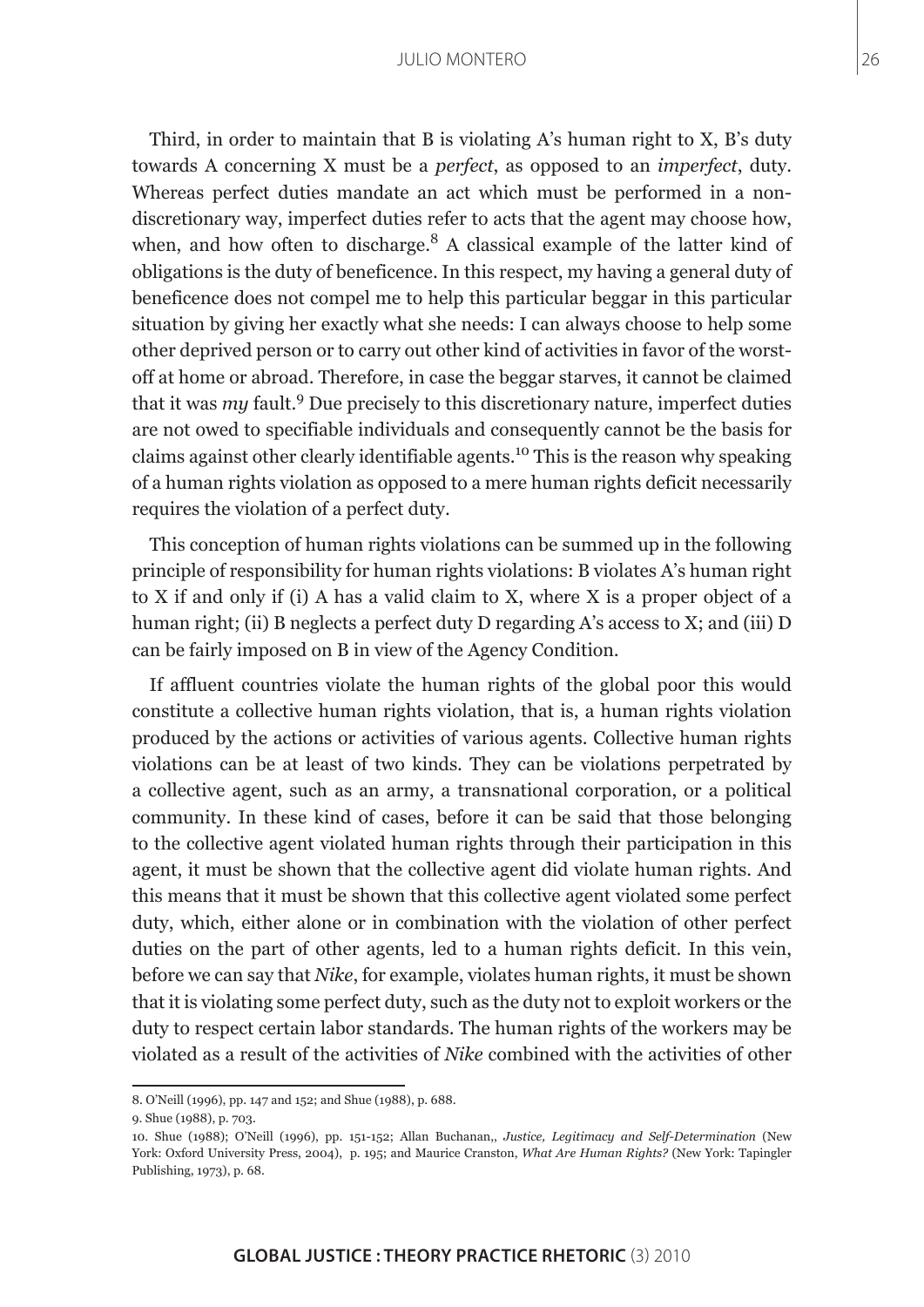agents (e.g., the lack of an accurate legislation in the country, the actions of other corporations, the influence of international organisms and so forth), but *Nike* would not be involved in that violation unless it were violating some perfect duty.

Alternatively, collective human rights violations can be violations perpetrated not by a collective agent but by several agents performing different actions at the same time or consecutively. Suppose that several factories release toxic waste into a river. Although none of these toxic substances taken alone can cause any important harm, when these toxic substances add up they poison some children living in a nearby village.<sup>11</sup> The factories were not acting together as part of a plan, but simply trying to get rid of the waste in a cheap way. However, they could foresee that their activities could result in the poisoning of the villagers. In these cases, the human rights violation could be attributed, in principle, to all the factories, their directors and some of their workers as long as they violated some perfect duty applying to them  $-$  of course, corrupt or negligent public officials could also be added to the list. Consequently, in this sort of violation, infringements of perfect duties, such as the duty not to carry out activities that will predictably interfere with the access of other people to the objects of their human rights, are involved as well.

There are two potential objections against this conception of human rights violations that must be tackled.

First, it could be said that this conception of human rights violations is oversimplified. This objection maintains that in the real word human rights violations are the result of a synergy of actions and activities carried out by a myriad of agents which may be hard to identify. On this view, when the human rights of political dissenters are violated in a certain country, this is not simply the product of a decision by an official agent, but also the product of the main political institutions being organized in a certain way, the failure of the citizenry to reorganize these institutions, and the indifference of the international community. I have no intention to deny this. On the contrary, I accept that human rights violations may be brought about by the actions of several agents and involve a dense network of activities and connections. My sole claim is that when we speak of human rights violations, at least at a certain stage of the process some perfect duty must be violated by some clearly discernible agent or agents. Depending on the conception of human rights we have in mind, this can be the duty of the government to implement or refrain from implementing certain public policies, the perfect duty of a political community to organize or refrain from organizing its main political institutions in a certain way, the duty of the citizens to work to

<sup>11.</sup> Pogge (2007), p. 45.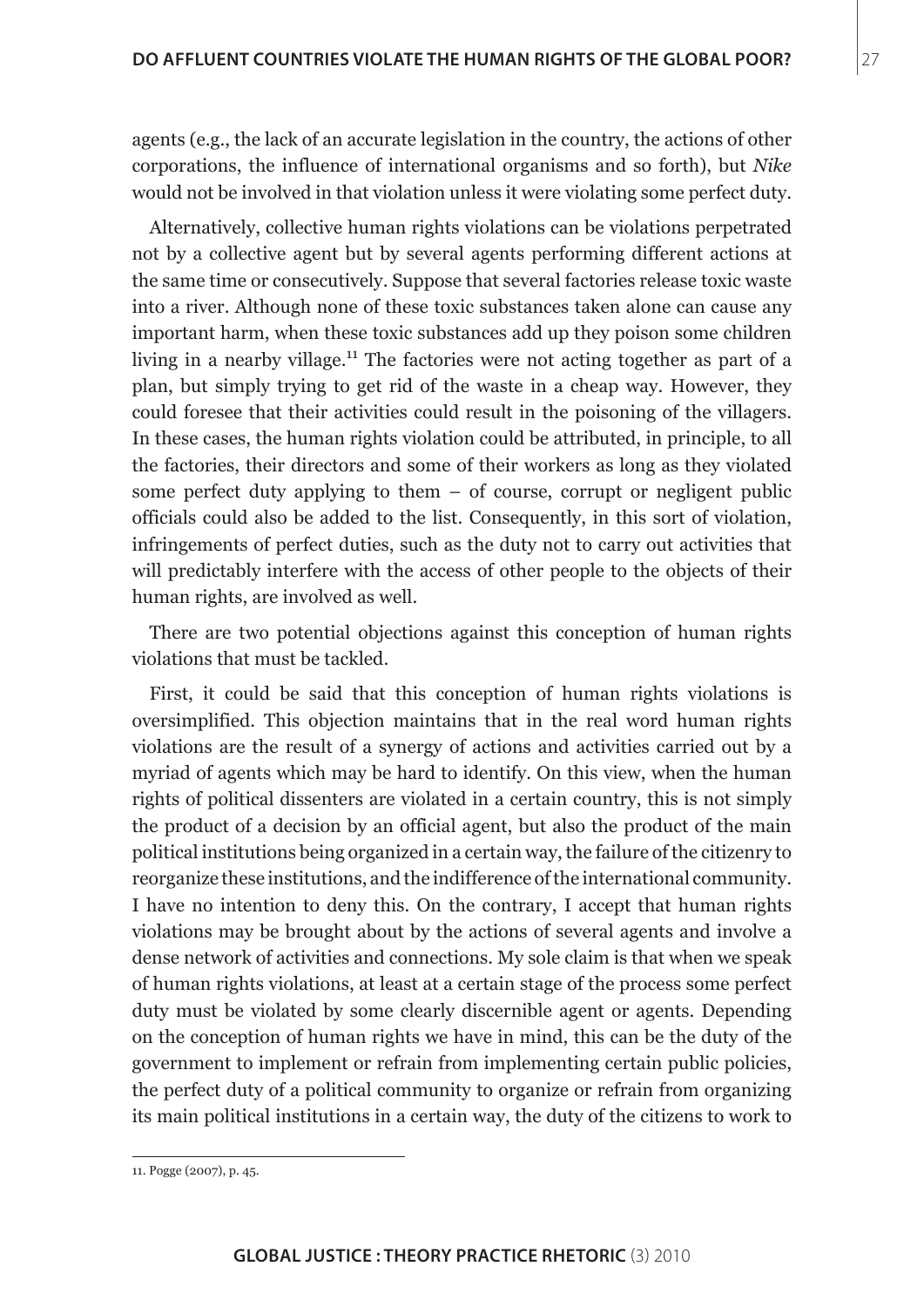achieve new forms of political organization, or all these duties at the same time. But, although the nature of the perfect duty being violated may vary according to our conception of human rights, it would be impossible to speak of a human rights violation if no perfect duty is violated. Otherwise, who would be the violator? If no one has violated a perfect duty regarding the starving beggar, who would be violating her human right to necessary food? Would it be those who passed by him and did not give him a coin? Would it be those not making donations to charities within the country? Would it be those not undertaking some sort of political action in favor of global justice around the world? Would it be all those supporting market economies all over the world? My conception does not exclude that we attribute this human rights violation to the public officers who failed to aid him, to the members of parliament who were reluctant to support the adequate laws, or to constituencies involved in illegal activities to advance their interests at the expense of social justice. In this respect, my conception does not maintain that we can only speak of a human rights violation when this violation can be attributed to the violation of only one perfect duty on the part of just one agent. In fact, a human rights violation may correlate with the violation of several perfect duties on the part of several agents, which may combine in extremely complex ways. My conception simply excludes that we speak of human rights violations when no perfect duty was violated by any agent at all.

It is also important to explain that my conception of human rights violations is not incompatible with complex theoretical or moral explanations of human rights violations or with maintaining that many actors not directly connected to the violation bear some sort of responsibility for this violation. Famines in Burundi can be explained by making reference to the political decisions of the government of Burundi, but also by making reference to decisions taken by the government of the US regarding the subsidies protecting cotton producers, to the activities of unscrupulous market agents, or to the attitude of millions of selfish people who purchase certain products or support certain laws no matter what consequences this may have for remote strangers. Likewise, even if an agent has no direct connection with a human rights violation, it could be said that he bears some kind of responsibility, at least as long as this individual does not devote any efforts to work towards stopping human rights violations.

Second, it could be said that, although this conception of human rights violations is independently plausible, it would not be accepted by Pogge. Consequently, his original argument regarding global poverty and affluent countries would remain untouched. But I think this objection is mistaken, since there are in fact reasons to think that Pogge would not reject my conception of human rights violations. Indeed, Pogge would accept the first condition since he thinks that human rights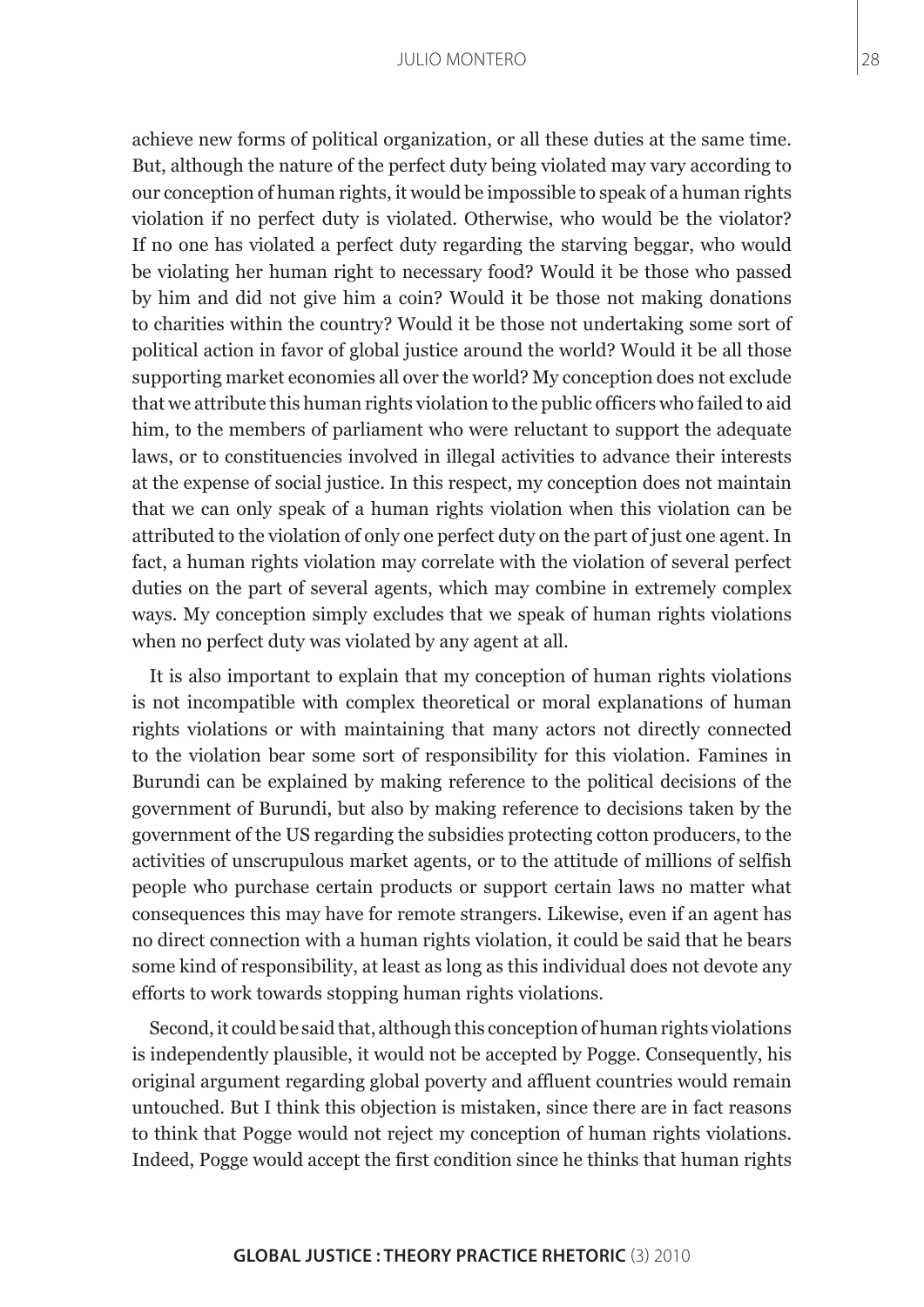entail claims to the satisfaction of certain interests which are vital for human beings. He would also accept that human rights involve claims against other agents since he thinks that human rights impose duties on others. Finally, at least when it comes to global poverty, Pogge would not dispute the idea that human rights violations involve the violation of perfect duties since he believes that the affluent countries have no discretion regarding their negative duty not to impose unfair institutions on others. The three conditions exposed above are then implicit in Pogge's claim against affluent countries and can therefore be fairly used to assess his thesis.

## **In what sense affluent countries are not violating the human rights of the global poor?**

Pogge claims that the affluent countries are violating the human rights of the world's poor and are actively participating in a collective crime of enormous proportions. The reason for this is that they contribute to upholding an institutional global order that gives rise to an avoidable and foreseeable human rights deficit.12 By doing this, affluent countries violate a duty not to contribute to the imposition of an institutional scheme that foreseeably makes the access of the very poor to the objects of their basic needs avoidably insecure.<sup>13</sup> For Pogge, this is a negative duty, as long as it merely demands affluent nations refrain from acting in certain ways rather than to perform positive actions in favor of the poor. And it is also a perfect duty, since affluent countries would have no discretion concerning its fulfillment in the same way we do not have discretion to decide whether to unduly inflict some harm on another person or to break a promise.<sup>14</sup> In this respect, Pogge compares affluent countries with the Americans that cooperated in imposing a national institutional order that enforced slavery and with the German citizens that facilitated the human rights violations committed by the Nazi regime through their support of it.<sup>15</sup>

Pogge's accusation against the affluent countries is that they violate the human rights of the global poor as long as the global institutional order they sustain

<sup>12.</sup> Pogge writes: 'The continuing imposition of this global order, essentially unmodified, constitutes a massive violation of the human right to basic necessities –a violation for which the governments and electorates of the more powerful countries bear primary responsibility.' Pogge (2008), p.20, see also Pogge (2002) p. 201; Pogge (2005), pp. 33 and 37; and Pogge (2005a), p. 21.

<sup>13.</sup> Pogge (2008) p. 21. Pogge's formulation is, actually, more complex. He blames affluent countries for upholding a global institutional order that renders the access of the world's poor to the objects of their basic needs avoidably insecure, *without making compensating protection and reform efforts for its victims*. However, this positive duty to compensate the victims of global poverty by means of protection and reform efforts constitutes what Pogge calls a 'generative duty'. This means that affluent countries will only be burdened by such a duty in case they are violating a previous negative perfect duty they had towards the global poor. So, the issue of whether they are violating their duty not to support the current institutional order can be considered separately. Only if they do have such a duty, they may then have a duty to undertake positive compensating actions.

<sup>14.</sup> Pogge (2005a), p. 68.

<sup>15.</sup> Pogge (2008), p. 3; and Pogge (2005a), p. 71.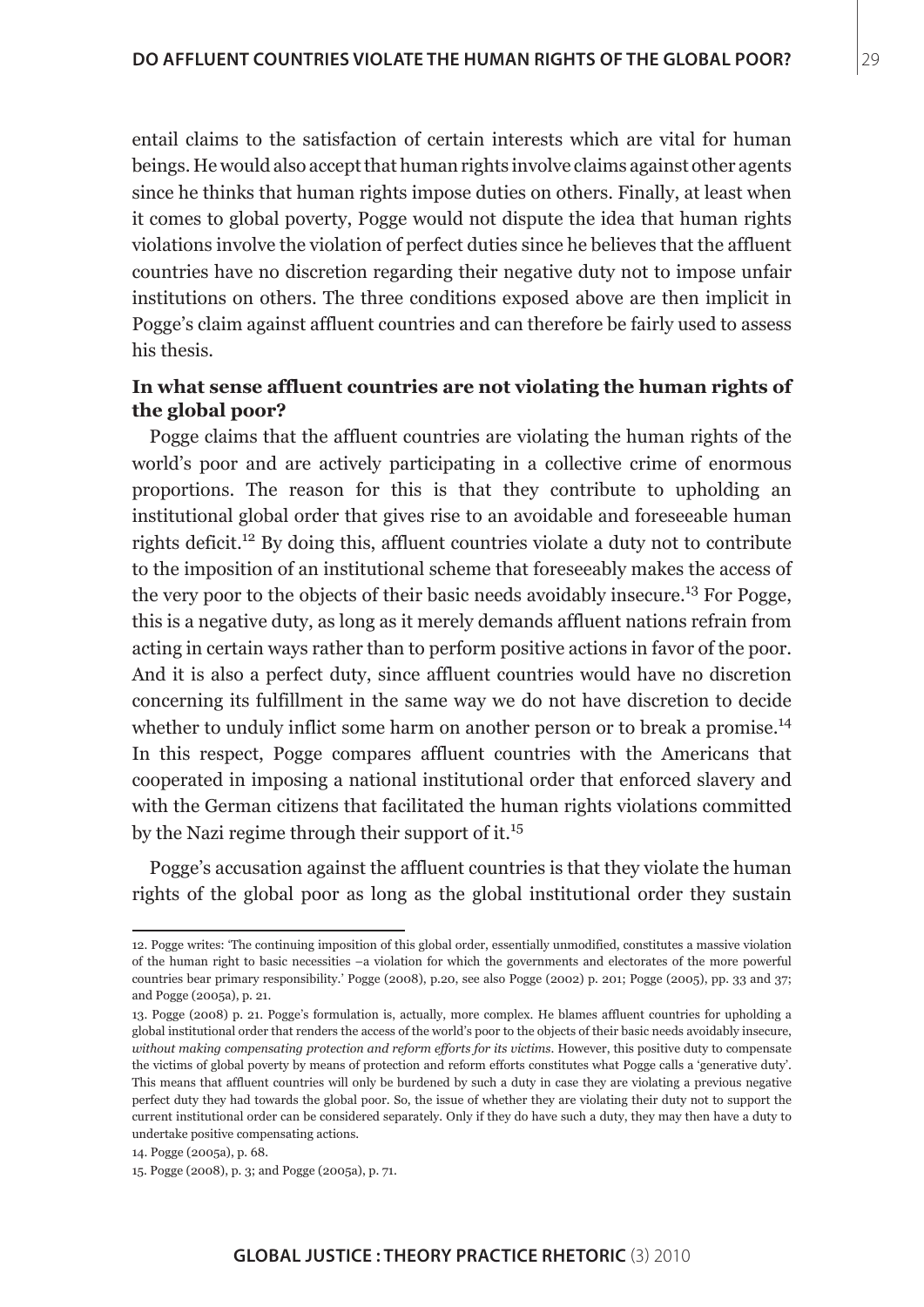violates the human rights of these people. It is undeniable that affluent countries do have perfect duties not to take part in, or support, an institutional order or any other institutions that violate human rights. Consequently, the question is whether the global institutional order is actually violating any perfect duties regarding the human rights of the global poor. Otherwise, as Pogge himself concedes, those participating in it would be released of any charge of violating human rights.<sup>16</sup>

What we need to know, then, is what perfect duty regarding the global poor may the global institutional order be violating. There are two alternative ways of interpreting Pogge's demands on the global institutional order. On the first interpretation, the global institutional order would be violating a perfect duty not to be suboptimal in terms of poverty eradication. On the second interpretation, instead, the global institutional order would be simply violating a perfect duty not to impose asymmetrical rules on its participants, including rules for international trade, intellectual property, finance and borrowing. I will deal with these interpretations in turn.

## *Interpretation 1: distributive patterns and the agency condition*

In some texts, Pogge suggests that he would denounce any global institutional order that is suboptimal in terms of poverty eradication as human rights violating.17 Consider the following passage:

Evidently, an institutional order can be minimally fair in the sense of treating all its participants equally, and nonetheless foreseeably reproduce avoidable human rights deficits. That I would consider such an order unjust is clear beyond any reasonable doubt.<sup>18</sup>

In this vein, he affirms that positive measures such as demanding 'higher tax payments from the more affluent, or permitting poor but not rich countries to impose currency controls against speculative inflows', are mandated whenever these measures 'are needed to avoid human rights deficits.'19 It is possible to find support for this interpretation in Pogge's 'institutional understanding of human rights' and in his idea of a 'minimal standard of social justice', which constitute the very core of his view. The institutional understanding states that postulating a human right to X implies that any coercive social institutions should be organized so that all human beings affected by them should have secure access to  $X<sup>20</sup>$ . In turn, the minimal standard of social justice asserts that 'any institutional order

<sup>16. &#</sup>x27;[O]ne can question whether this order [the global institutional order] is human rights violating. If it is not, then participation in its imposition cannot constitute a human rights violation.' Pogge (2005b), p. 45.

<sup>17.</sup> Pogge (2005b), p. 42.

<sup>18.</sup> Pogge (2005a), p. 60.

<sup>19.</sup> Pogge (2005a), p. 62.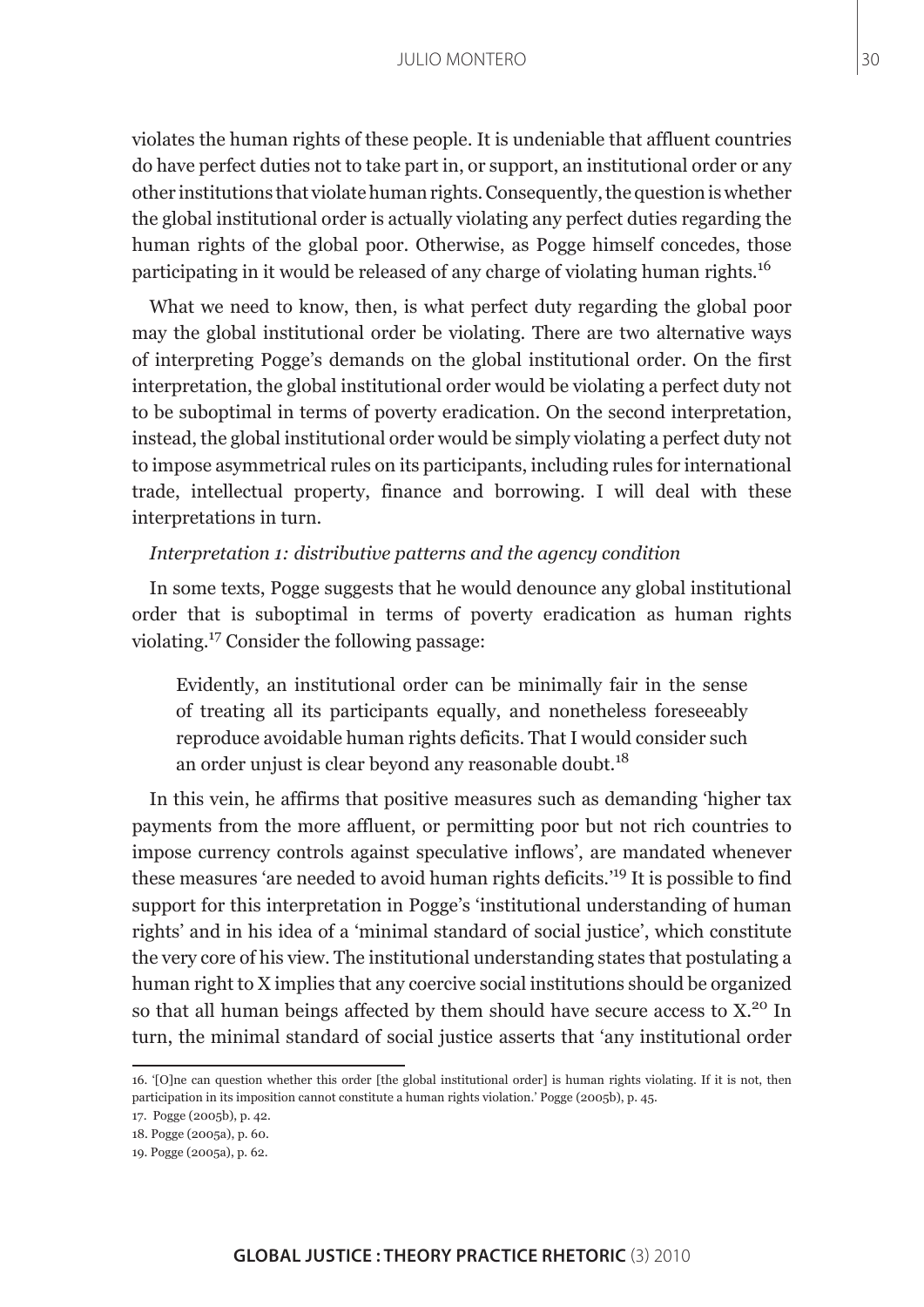imposed on human beings must be designed so that human rights are fulfilled under it insofar as this is reasonably possible'.<sup>21</sup> As a result of these conceptual moves, any relevant difference between *acting* and *omitting*, *causing* and *letting happen*, and *harming* and *refusing to aid*, is definitely erased, and any failure in adopting every feasible positive measure to prevent poverty will represent a violation of a perfect negative duty not to harm. This means that any institutional order which is suboptimal in poverty avoidance or eradication could be engaged in an active human rights violation.<sup>22</sup>

To see the institutional consequences of this interpretation, consider four alternative institutional orders:

*O1* imposes asymmetrical rules on its participants.

*O2* is a fully symmetrical order which enforces no special measures aimed at alleviating the situation of the worst-off.

*O3* is a fully symmetrical institutional order that mandates some measures aimed at avoiding poverty, though not all possible measures in this respect.

*O4* is an institutional order including every feasible measure to maintain a pattern of distribution among its participants that ensures that all of them will have secure access to the objects of their basic needs, except under exceptional circumstances such as a natural catastrophe.

On this interpretation, O1, O2 and O3 are human rights violating regimes since the insecurity in the access to the objects of the basic needs of the very poor registered under them would be preventable by the adoption of further measures and, hence, is institutionally produced. Only O4 would avoid the charge of being human rights violating, for only under it no human rights deficit could be traced back to institutional variables.<sup>23</sup> Thus the perfect duty towards the world's poor that the global institutional order is infringing would be the duty to secure a distributive outcome in which nobody avoidably falls below a minimum threshold of access to essential goods due to institutional factors.

<sup>20.</sup> Pogge (2002), p. 46.

<sup>21. &#</sup>x27;The institutional approach involves a conception of distributive justice that differs sharply from the one Walzer supports and Nozick attacks…On the particular view I defend, for example, we should aim for an economic order under which each participant would be able to meet her basic social and economic needs. A conception of distributive justice understood in this way, as providing a standard for the moral assessment of alternative feasible schemes of economic institutions, is prior to both production and distribution occurring under such schemes and therefore involves neither the idea of an already existing pool of stuff to be doled out nor the idea of already owned resources to be re-distributed.' Pogge (2002), p. 176.

<sup>22.</sup> Alan Patten, 'Should We Stop Thinking about Poverty in Terms of Helping the Poor?', *Ethics and International Affairs*  19/1 (2006), 19-27, p. 27; Rowan Cruft, 'Human Rights and Positive Duties', *Ethics and International Affairs* 19/1 (2006), 29-37, p. 31; and Pablo Gilabert, 'The Duty to Eradicate Global Poverty: Positive or Negative?', *Ethical Theory and Moral Practice* 7/5 (2004), 537-550, pp. 541-542.

<sup>23.</sup> Pogge (2005a), pp. 55, 60 and 62; Pogge (2002), p. 199; and Patten (2006) p. 27.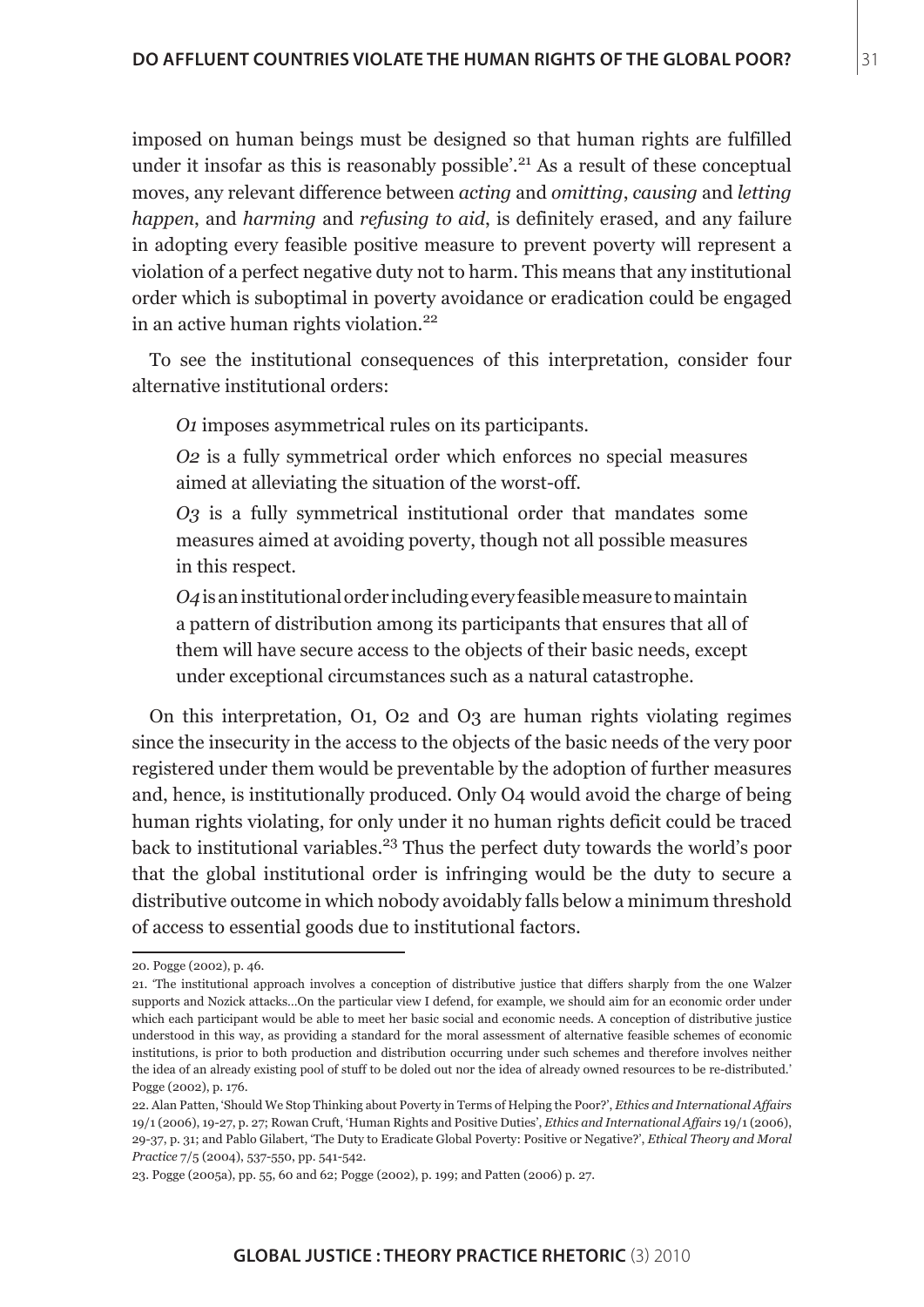The problem with this interpretation is that no such a duty can be fairly imposed on the global institutional order in view of the Agency Condition. The main reason for this is that no particular distributive outcome can be guaranteed simply by the adoption of some partial global measures. However positive such measures may be in the short term, they are unlikely to satisfy Pogge's standard of social justice over time. Imagine, for instance, that the international trade system is redesigned so as to offer the poorest countries wide facilities to sell their agricultural products within the markets of the developed ones. It is doubtful whether this would allow them to provide the whole of their populations with secure access to the objects of their basic needs. But even if this were so, this situation may be altered in the future due to possible falls in the international prices of their exports, to sudden changes in market preferences and behaviors, to technological innovations, or to commercial competition.24 Or imagine, alternatively, that the World Bank is required to provide developing states with cheap loans so that they can engage in a state-sponsored build up of industries capable of producing low-tech consumer products. Here, again, it should be noticed that an astonishing success in achieving economic growth on the part of some countries may have dramatic repercussions on some other economies by reducing their export markets and prices.<sup>25</sup> To be sure, like the behavior of individuals, any of these changes can have unintended and even unforeseeable effects.

Nor will redistribution of money through, say, an international tax, such as the Global Resources Dividend proposed by Pogge, manage to ensure that everybody will have secure access to the objects of their basic needs across the globe. Not only can important transfers of financial resources into an economy cause inflation and reduce the purchasing power of the very poor, but they can also be detrimental for local production, employment, and ongoing industrialization processes, by fostering a massive importation of foreign goods. Even if this type of international tax succeeded in alleviating the situation of the least advantaged, it may distort the international economy and lead to the emergence of new poor people in already developed countries or among the middle classes of developing ones.

These reflections converge in suggesting that the kind of global distributive pattern that this interpretation of Pogge's thesis demands will not be achieved and maintained without a global regulatory authority constantly adjusting for

<sup>24.</sup> Saladin Meckled-Garcia, 'On the Very Idea of Cosmopolitan Justice', *The Journal of Political Philosophy* 16/3 (2008), 245-271. See also, Allen Buchanan 'Rawls' Law of Peoples: Rules for a Vanished Westphalian World', *Ethics* 110/4 (2000), 697-721, p. 701.

<sup>25.</sup> Pogge (2008), p. 14. At the same time, if the population of the developing states were able to exert a substantial market demand on goods and commodities, the resulting levy in their international price may end by jeopardizing the access of even more people to them, increasing, thereby, the number of deprived people worldwide. Notice that this danger is much more acute in the case of scarce strategic resources such as petroleum, as long as any substantive rise in its price may deeply harm hundreds of domestic economies all over the world. See Meckled-Garcia (2008).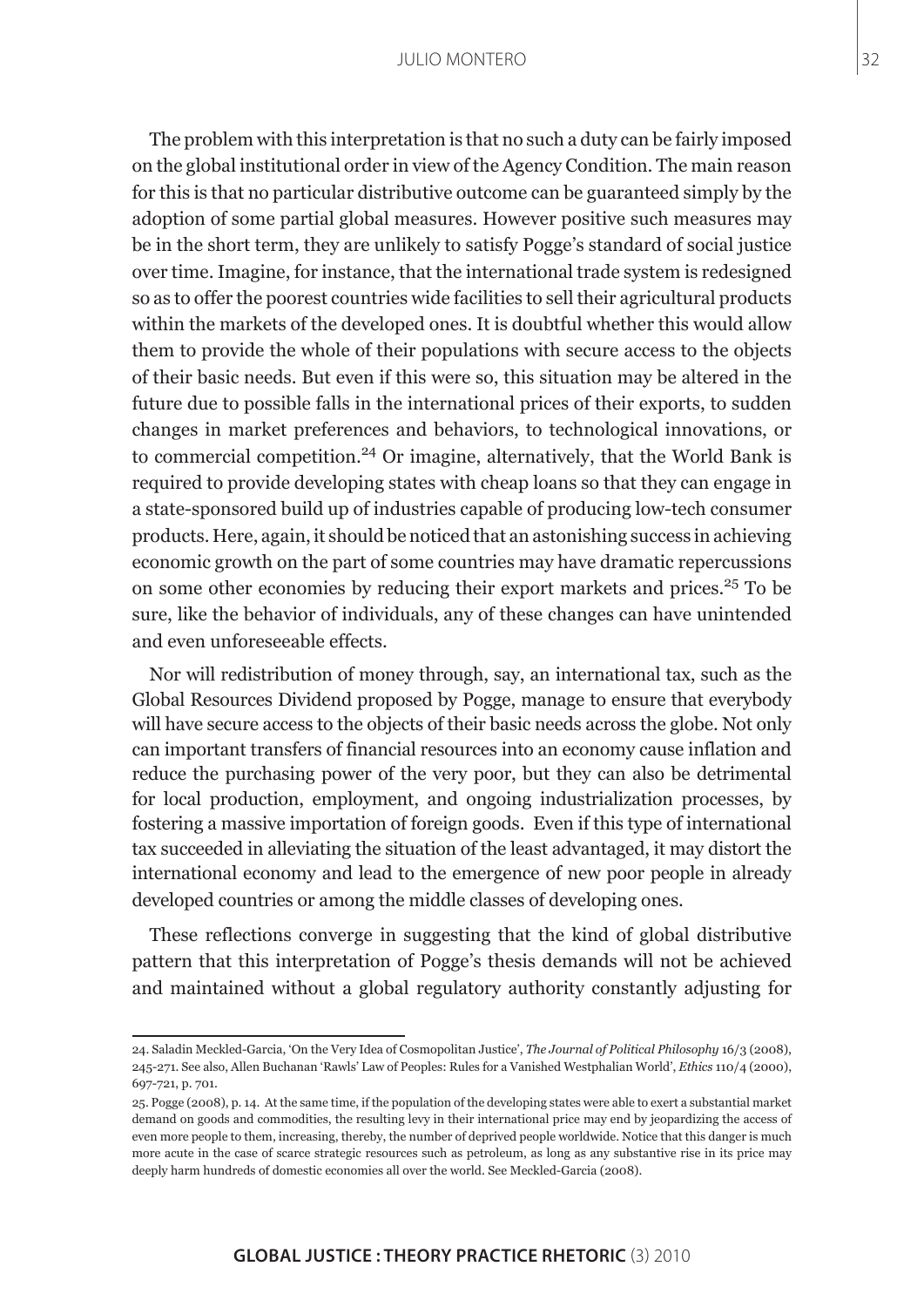distributive fairness. In practical terms, this requires a continuous modification of the rules guiding the working of the whole network of international institutions and private arrangements, so that any impact eroding justice is neutralized and the overall distribution of the social system remains just irrespective of how things may turn out.<sup>26</sup> Otherwise, the myriad of decisions and actions undertaken by individual actors, together with natural and social accidents, may unavoidably lead to the impoverishment of some particular countries.

This sort of continuous adjustment calls for an authoritative body with the moral and political powers to make binding pronouncements about what justice demands and to allocate rights and duties.27 In the domestic case, the imperatives of social justice fall on the basic structure, that is, on the main social and political institutions of a society. Therefore, the relevant question for our debate is whether a similar agent exists in the international realm. In the absence of a global agent with basic structure-like features, no agent could be fairly imposed the duty of ensuring a distribution under which every single person has secure access to the objects of their basic needs for it will have no agency to do so. In turn, if no perfect duty is violated, then no human rights violation is taking place.

It is sometimes thought that an international equivalent to a domestic basic structure does exist. This thesis can be grounded on the fact that the states affect the life prospects of individuals beyond borders in ways that may be positive or negative, and in the existence of a whole frame of institutions and arrangements regulating international interactions, which include the several regional and international economic agreements, especially the World Trade Organization, an international financial regime, a system of private property rights, as well as the myriad of informal practices of economic policy coordination.28

No doubt, it is true that the increasing interdependence registered nowadays in the global realm is so deep and complex that the inhabitants of any single state can be acutely affected by the actions and decisions undertaken by other states and

<sup>26.</sup> John Rawls, *A Theory of Justice*, revised edition (Cambridge, Mass.: Harvard University Press, 1999), p. 243. See also Samuel Freeman, 'The Law of Peoples, Social Cooperation, Human Rights and Distributive Justice', *Social Philosophy & Policy Foundation* 23/ 1 (2006), 29-68, p. 61.

<sup>27.</sup> See Thomas Christiano, 'Secession, Democracy and Distributive Justice', *Arizona Law Review* 37 (1995), 65-72, p. 65; Meckled-Garcia (2008), p. 4; Allen Buchanan, *Justice, Legitimacy and Self-Determination* (Oxford: Oxford University Press, 2004), p. 219; and Thomas Nagel, 'The Problem of Global Justice', *Philosophy & Public Affairs* 33/2 (2005), 113 - 47, pp. 116 and 131.

<sup>28.</sup> In this vein, Buchanan says: 'The extent to which various global financial regimes, governance structures, economic agreements, and private property rights systems affect the distribution of benefits and burdens among peoples and individuals is certainly open to dispute. What is not open to dispute is that these institutions do have distributional effects, and that means that there is no denying that there is a global basic structure. But if there is a global basic structure, then a moral theory of international law cannot afford to ignore its existence.' Buchanan (2000), p. 710. See also, Buchanan (2004), pp. 209 and 213; Charles Beitz, *Political Theory and International Relations* (Princeton: Princeton University Press, 1999), p. 149; Pogge (1994), p. 220; Brian Barry, *The Liberal Theories of Justice* (Oxford: Oxford University Press, 1973), pp. 128-133; and Shuen (1988), p. 694.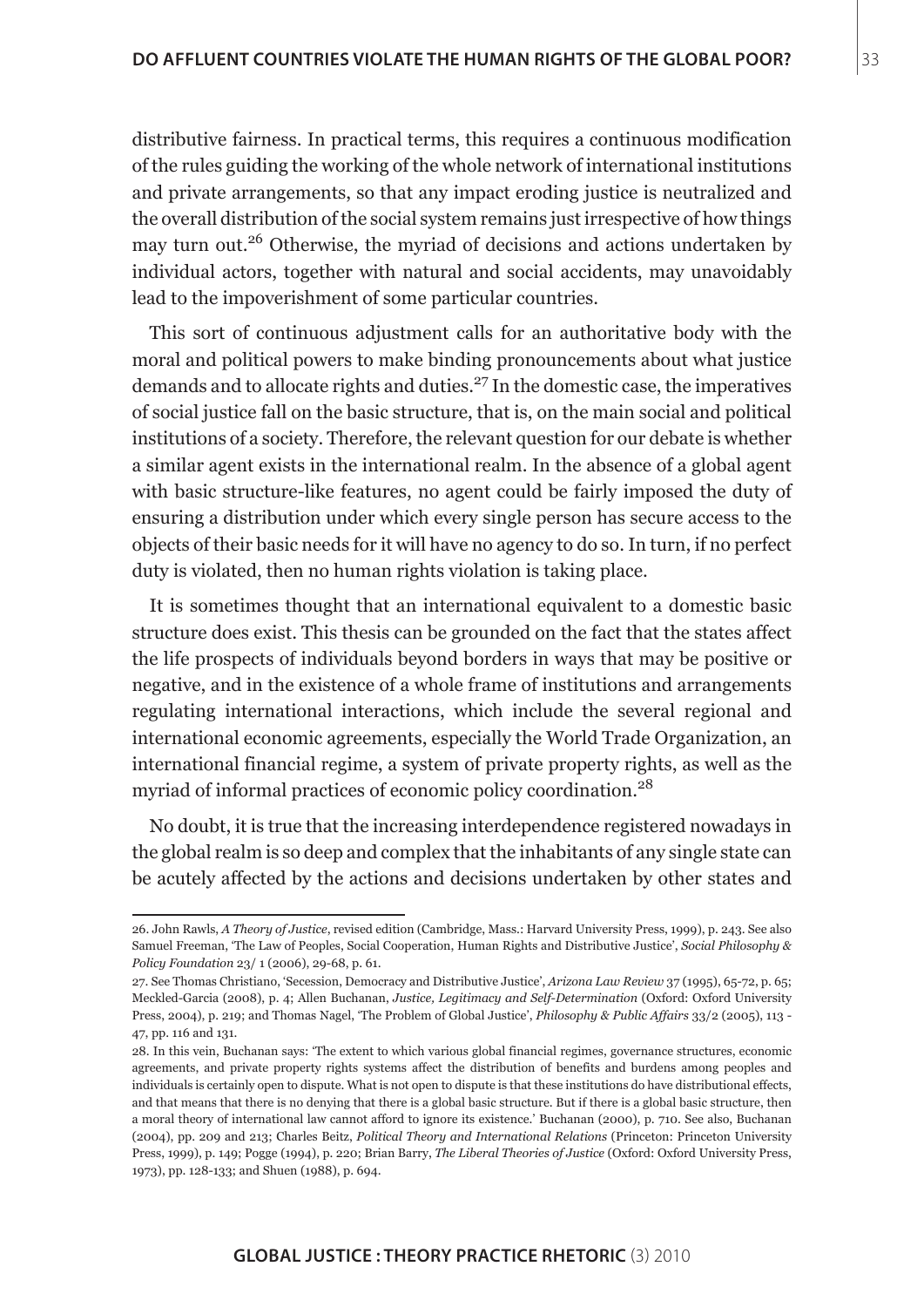transnational actors. And it is also true that there is a more or less dense network of international institutions that, to some extent, determine the life prospects of individuals beyond borders. But this is, nevertheless, not sufficient to prove that a global basic structure or any other agent cable of preserving certain distributive patterns over time exists.

Although the idea of a basic structure is in part defined by reference to its influence over people's life prospects, there are many social arrangements and institutions – families, universities, banks, markets – which do have the same kind of impact and are regarded neither as basic-structure-like agents, nor as proper agents of social justice. As to this, Rawls explicitly distinguishes between a set of rules or institutions guiding a practice, on the one hand, and the basic structure of society, on the other.29 Apart from having enduring effects on people's future hopes and possibilities, I think that a basic structure must possess at least two further characteristics, namely:

(a) It ought to constitute a *unified* or *central* agent *encompassing* all the major social institutions and *fitting them together* into one and the same scheme

(b) It must be able to assign fundamental rights and duties that determine the division of advantages arising from social cooperation and to secure compliance with them  $30$ 

These are the features which allow the basic structure to preserve certain distributive patterns by coordinating and rearranging the functioning of the multiple laws, regulations, and norms that underlie an economy. Thus, any entity lacking the powers to determine the working of the social system of institutions as a whole through the imposition of rights and duties will not be a basic structure at all $^{31}$ 

Although the so-called international institutional order is supposed to impose some restrictions both on international practices and on the domestic behavior of states, it is not a unified political agent capable of regulating the activities

<sup>29.</sup> Rawls (1999), p. 50.

<sup>30.</sup> It might be objected that the basic structure constitutes only the passive set of institutions and relations to which the principles of justice ought to be applied, but does not include the agent applying those principles itself – which in the domestic case is the state. I disagree with this understanding of Rawls' concept of the basic structure. As far as I can see, the following paragraphs make it clear that the idea of the basic structure already includes an active agent of justice: 'The basic structure is understood as the way in which the major social institutions fit together into one system, and how they assign fundamental rights and duties and shape the division of advantages that arises through social cooperation', and '[n] ow by assumption the basic structure is the all-inclusive social system that determines background justice.' Rawls (1996), pp. 258, 272. See also, Rawls (1999), p. 6. Nevertheless, even if my interpretation of the idea of the basic structure is misleading, my general argument against Pogge will not be damaged, for no agent capable of applying principles of global distributive justice exists at the international level.

<sup>31.</sup> Christiano puts the point as follows: 'The chief insight here is that the establishment of justice requires coordination among the many different actors and institutions on a single set of laws coupled with juridical and executive institutions to back them up.' Christiano (1995), p. 60. See also, Freeman (2006), p. 39, 40-41; Meckled-Garcia (2008), pp. 8 - 9; and Michael Blake, 'Distributive Justice, State Coercion and Autonomy', *Philosophy & Public Affairs* 30/3 (2002), 257-296, pp. 265 and 288.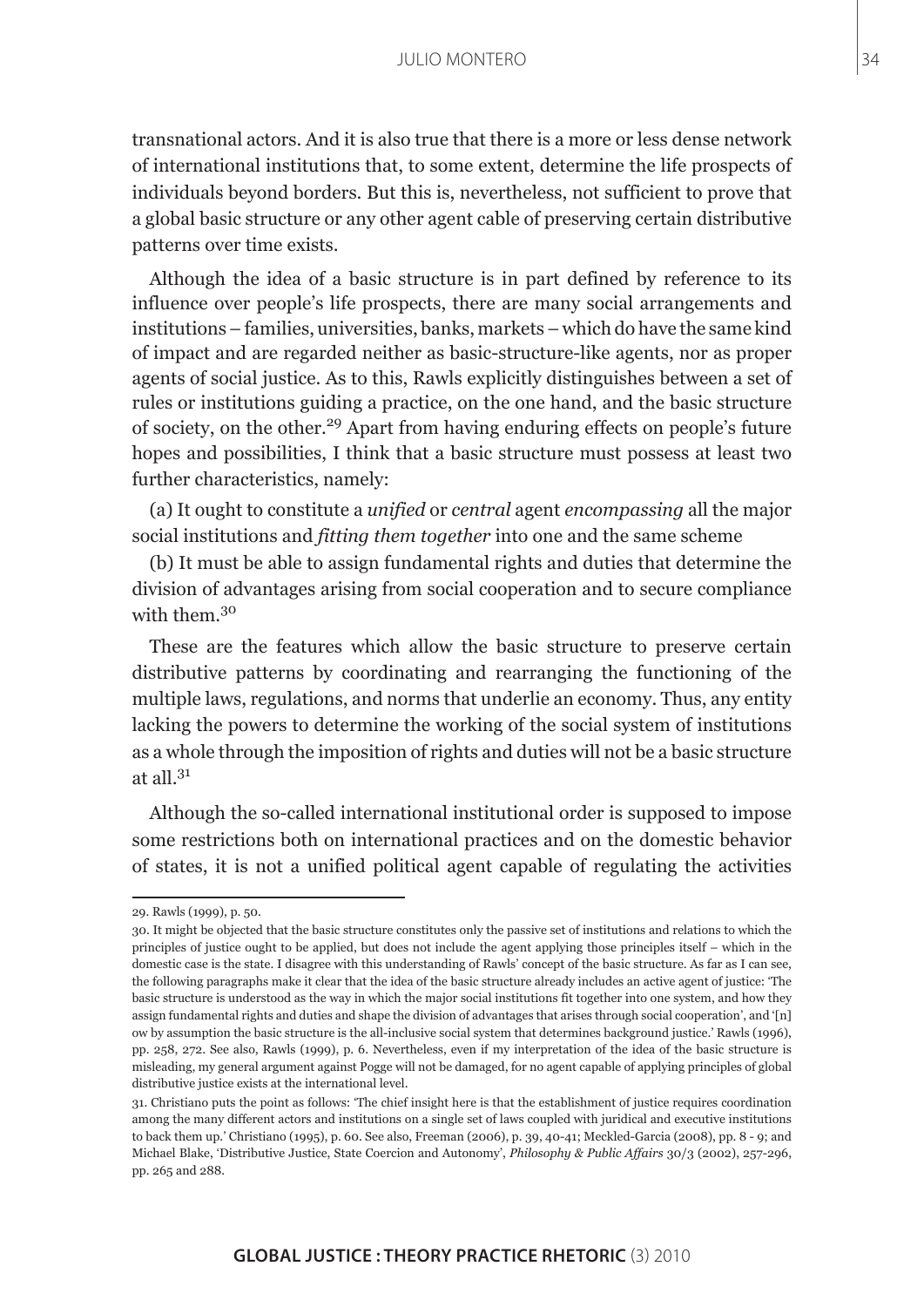of international institutions, countries and transnational actors as a whole. Rather than a single global institutional order, the international arena seems to be composed of several decentralized arrangements and bodies originated in successive agreements between states, each of them having their own specific aims. In the same way, the global institutional order cannot assign rights and duties in an authoritative way. This is so because its political powers rely on the compliance of the many independent states, which voluntarily accept obligations by ratifying international pacts and treaties.32 Therefore, no agent comparable to a domestic basic structure exists in the global sphere.33

In terms of this paper, all this implies is that the current scheme of international institutions has no agency to maintain the kind of adjustment required to preserve the appropriate distributive pattern among persons across borders. Therefore, on interpretation 1 the global institutional order cannot be blamed for violating the human rights of the world's poor, since it has neglected no perfect duty burdening it.

It can be objected, however, that although no global basic structure exists this is not relevant for the debate I am facing. The relevant question, instead, would be whether in view of already existing sorts of relations and interactions we should not create some sort of global basic structure.<sup>34</sup> This objection could be understood as meaning that justice demands the creation of new institutions or as meaning that human rights demand the creation of new institutions. I think that on neither of these readings this touches my argument. If this objection is taken to be about justice, it does not touch my argument since in this article I am not concerned with justice, but simply with human rights. If the objection is taken to be about human rights, then I may agree with part of it as well. In fact, I do accept the view that human rights may require the creation of new institutions we may have perfect duties to bring about. However, as I will explain in next section, I do not think that human rights should lead us to the creation of a global basic structure comparable with the domestic one.35

<sup>32.</sup> To put it in Samuel Freeman's words, 'global political power remains supervenient upon the political power of independent peoples.' Freeman (2006), p. 40

<sup>33.</sup> Rawls himself seems to suggest this in his 'The Law of Peoples' in S. Shute and S. Hurley (eds.), *On Human Rights: The Oxford Amnesty Lectures 1993* (New York: Basic Books, 1993), pp. 220-221, footnote 2.

<sup>34.</sup> This view has been recently put forward by Miriam Ronzoni, 'The Global Order: A Case of Background Injustice? A Practice-Dependent Account', *Philosophy & Public Affairs* 37/3 (2009), 229-256, pp. 242-249. To put this objection in the terms of Arash Abizadeh, it could be said that a basic structure is not an existence condition for the demands of justice. Quite the contrary, the demands of justice may perfectly require the realization of a basic structure as necessary conditions of it. See Arash Abizadeh, 'Cooperation, Pervasive Impact, and Coercion: On the Scope (not Site) of Distributive Justice', *Philosophy & Public Affairs* 35/4 (2007), 318 - 358.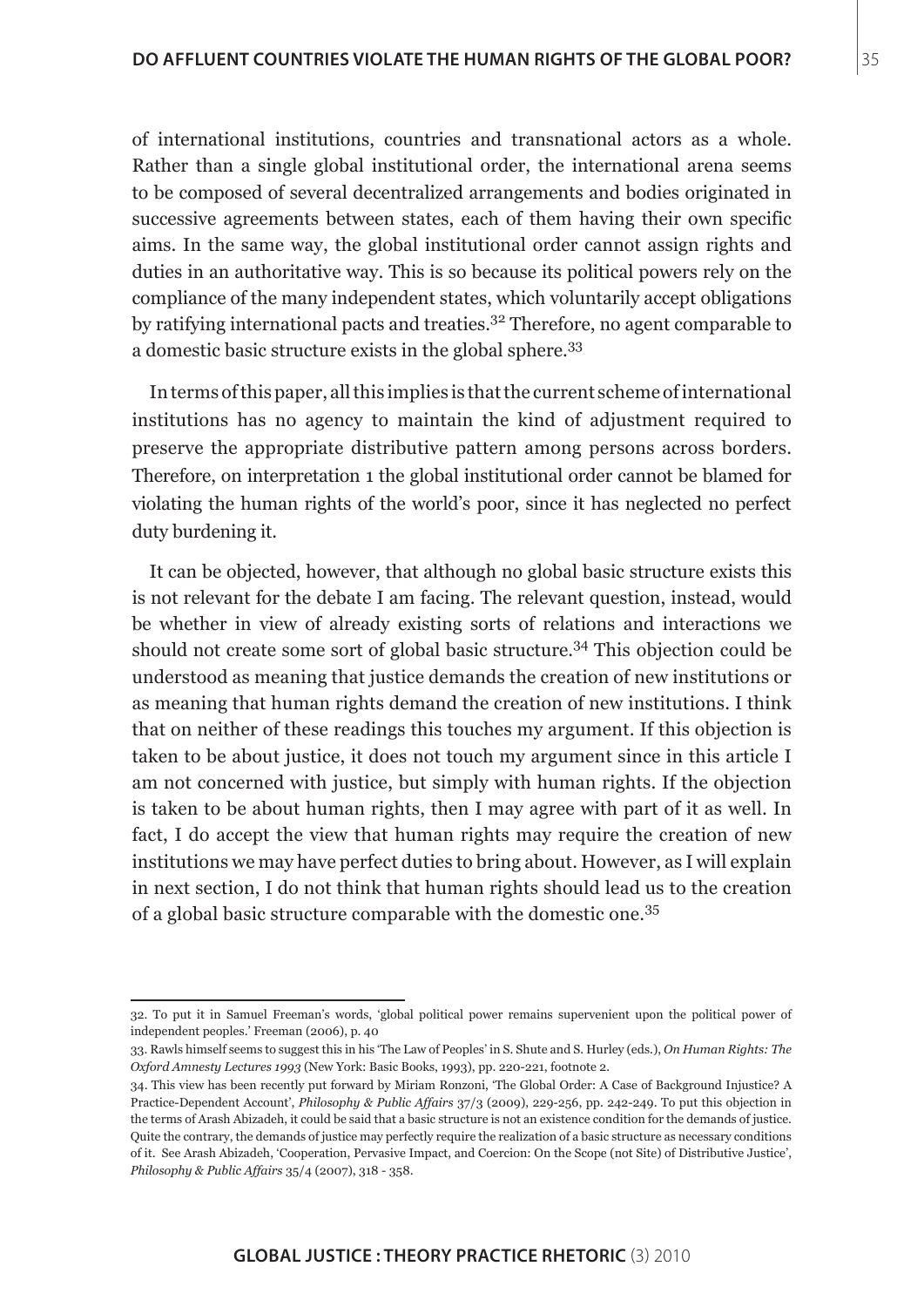### *Interpretation 2: unfair background conditions and the system of states*

On the second interpretation, the global institutional order has no duty to eradicate global poverty but simply to adopt fair international rules that could reduce global poverty. Therefore, affluent countries would be violating the human rights of the global poor insofar as they go on sustaining the current institutional arrangements when less burdensome conditions for the global poor are available. If, after adopting a fair international order in the lines of O2, global poverty persists, then this would constitute a purely domestic human rights violation and the affluent countries would not be to blame for this.

There is no doubt that the current global institutional order is terribly inefficient in terms of poverty eradication. It is also clear that it actively contributes to the maintenance and generation of poverty all around the globe by imposing unfair institutions, rules and relations. Paradigmatic examples of this are the successive international trade agreements adopted during the last decades. These agreements have forced the poorest countries to open their markets to the products coming from the developed economies, but allowed the rich nations to protect their producers, mainly those producing commodities, through the imposition of subsidies and tariff barriers. This has caused the bankruptcy of millions of small farmers in the poorest countries, redirected several billion dollars from these economies to those of the richest nations, and seriously affected the capacity of the poor states to deliver on the human rights of their citizens. Needless to say, the fact that these rules have been endorsed by the governments of the poor countries in several international meetings is no argument in favor of them, since this endorsement has been conditioned by the superior bargaining power of the rich states.

In view of these and other similar considerations, it could be concluded that affluent countries are violating the human rights of the global poor. More precisely, they would be violating the human rights of those who stay or become poor, or extremely poor, by infringing their perfect duty not to impose or not to contribute to the imposition of unfair or exploitative conditions on other states.

<sup>35.</sup> In this vein Ronzoni says: 'If we subscribe to this picture, what we need to ask is the following: in the current global scenario, are states capable of maintaining effective sovereignty in their interaction *without the support of supranational regulatory institutions*? This question shows how our ultimate concern is for what Rawls calls "the essentials of political autonomy", or, to put in other words, for the *interdependence between global and social justice*. For, in a situation of sufficiently strong interdependence, a fair international background might be necessary to allow all sovereign states to have a fair chance to implement policies they see fit. Hence, the global order might be (background) unjust in that it might generate problems of background justice under the form of threats to effective sovereignty.' Ronzoni (2009), p. 249. I completely agree with the conceptual point made in this passage. The main disagreement between this view and the one I am defending is that whereas Ronzoni seems to think that a proxy to some sort of global basic structure may be required to achieve the kind of background adjustment necessary to allow all states to have the capacity to exercise real or effective sovereignty, I think that we need much less than this. But this seems to be more an empirical disagreement rather than a conceptual or a political one.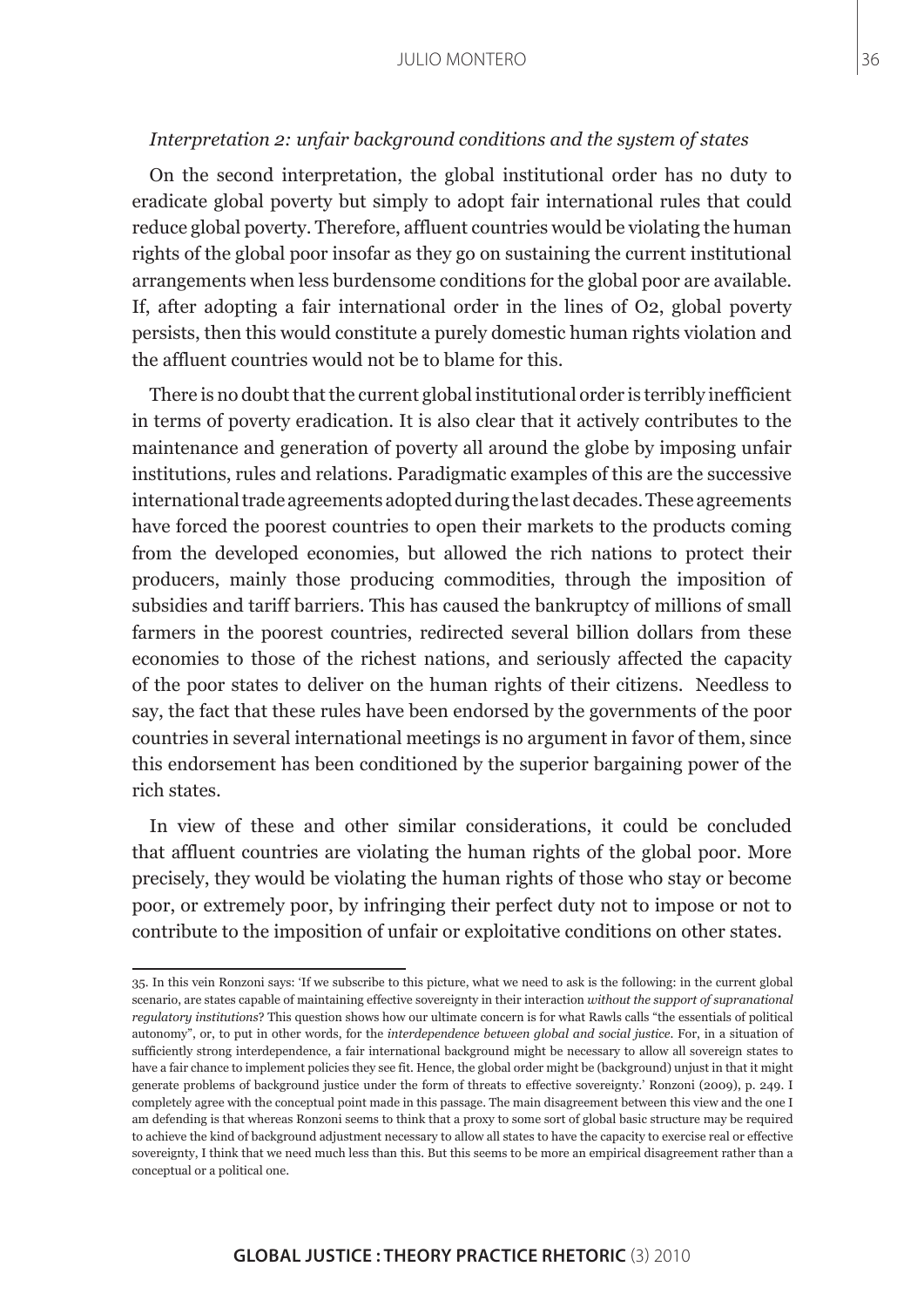However, the mere fact that a certain agent does something, even something unfair or morally wrong, which causes, or contributes to causing, a human rights deficit in a preventable and foreseeable way, is not enough to blame this agent for a human rights violation. Imagine that I run a small shop selling fertilizers to farmers living in the area. You are one of my customers and you decide not to pay the fertilizers I sold you last week, knowing that this may cause me important financial problems. In order to deal with these financial problems, I decide to stop feeding my children so that I can continue to enjoy a decent lifestyle without having to work extra hours. Although there is no doubt that you have behaved in an immoral, illegal way, it would be problematic to jump to the conclusion that you are a human rights violator, or that you violated the human rights of the children. The reason for this is that I could have and should have prevented my children from starving by dealing with the financial problems in a different way (for example, by working extra hours, asking for a loan, etc.) The fact that you behave in an incorrect way does not entail that you bear (full) responsibility for whatever I do as a result of that. While you have violated my justice-based right to be paid for the fertilizer, I am the one who has violated my children's rights.

As the preceding example shows, we need not bear moral responsibility for all the states of affairs that we contribute to causing. Whether we bear moral responsibility for a certain state of affairs depends on considerations regarding responsibility. The reason why I am responsible for my children starving is that I had duties to undertake or not to undertake certain actions towards them. Likewise, whether a wrongful action constitutes a human rights violation or not depends, among other things, on considerations regarding responsibility for human rights. In this respect, we actually live in a system of states, where each state or organized political community is responsible for advancing the life prospects of their people and for achieving domestic justice, which certainly includes promoting human rights. This division of labor is not arbitrary. On the contrary, it seems that this system is the best, if not the only, way of making the human rights of everyone safe in a world where the remote effects of our actions may be unpredictable. This is because, as we have already seen, human rights require that certain distributive patterns are preserved over time so that the basic needs of the people are met. And only states seem to have the capacities and powers to make the necessary adjustments to preserve such distributive patterns from the cumulative effects of private actions and transactions.

Of course, the system of states is compatible with claiming that states also have duties regarding the human rights of people living beyond their borders. This includes duties to make any just contributions required by any fair international institutions, meaning by this institutions belonging to a framework of international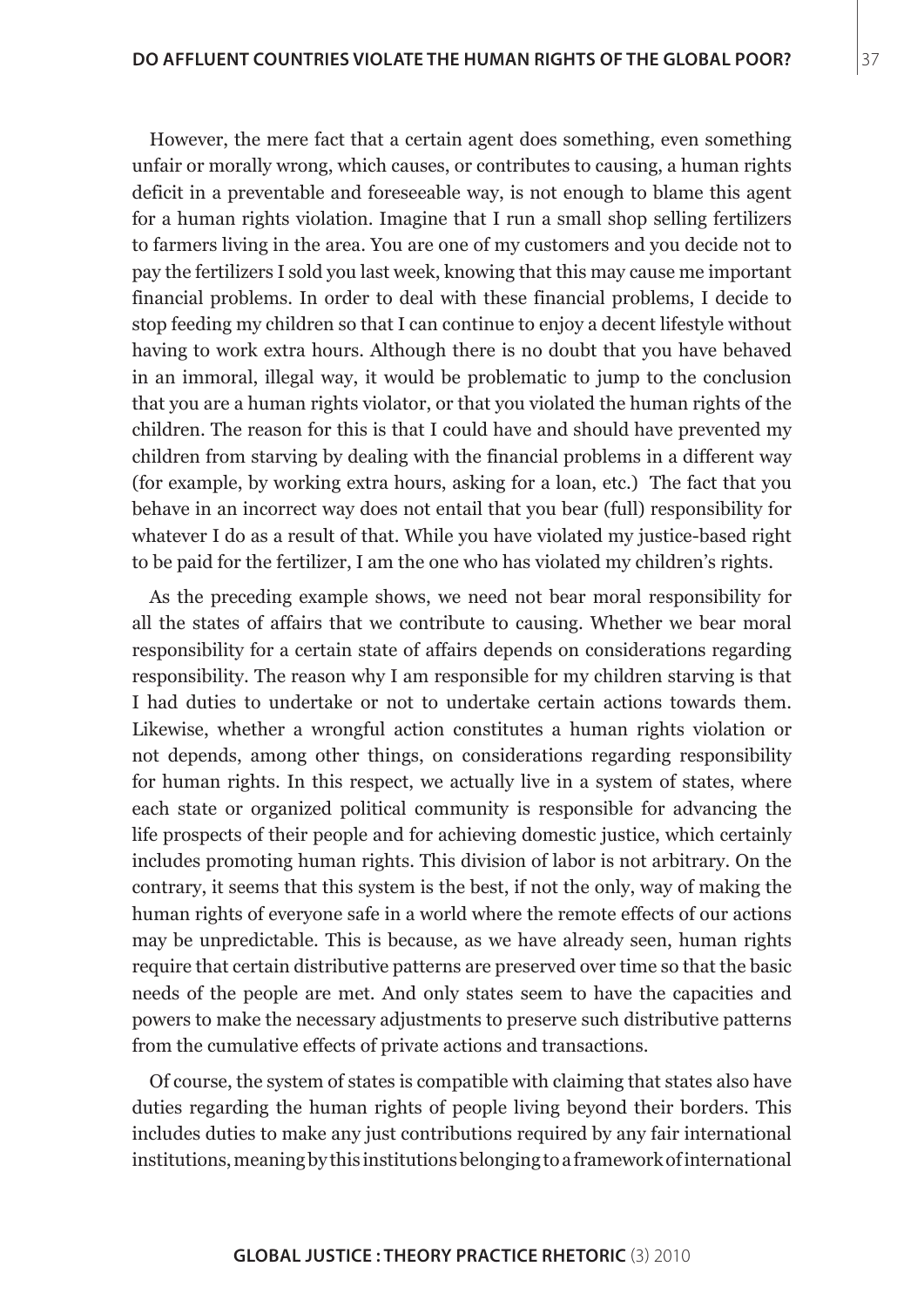institutions that ensure the background conditions that allow and, if necessary, force states or political communities to fulfill their human rights obligations. These duties also include an obligation not to impose unfair agreements, that is agreements that undermine the capacity of domestic states to honor the human rights of their people.

It can now be explained why affluent countries are not violating the human rights of the global poor under interpretation 2 either. Even when the global institutional order harms the economies of the poor countries and diminishes their capacity to deliver on the human rights of their citizens, poor countries could achieve this goal by adopting the necessary domestic policies, such as reducing their expenses on non-human rights-related activities, adopting redistributive policies, or, in hard times, asking for external loans. Although, as Pogge says, the imposition of unfair international institutions contributes to the human rights violations that take place all around the world, this does not lead to those violations in a necessary or fatal way. Rather, in the system of states, it is the action or inaction of domestic states that, given certain background conditions, violates human rights. Claiming that by imposing and upholding the current unfair institutional order the rich countries are violating the human rights of the global poor, would be the same as claiming that you starved my children when you decided not to pay for the fertilizers you purchased.

This is not to say that the decisions of domestic political communities are always the whole story about a human rights violation. In general, many other factors contribute to this violation and should also be taken into account. These factors may perfectly include the activities of international organizations, affluent countries, domestic elites, financial markets, and individuals all around the globe. But being part of the explanation of a human rights violation and even bearing some sort of responsibility for it is not the same as violating a human right. When I decide to starve my children in order to deal with my financial problems, my actions are hardly the only relevant explanatory or normatively relevant element. Your decision not to pay me is also part of the picture as well as an economic and political order where people like me are not protected against people like you. It is impossible not to look at these factors and not to care about them if we really care about human rights. But accepting this does not mean that you or the capitalist economy killed my children.

Now this is not intended to deny that affluent countries may be violating the human rights of some poor people in some extremely poor countries. This may be the case in certain countries in Africa or the Caribbean that constitute what Rawls has termed 'burdened societies', that is, societies so poor that they are not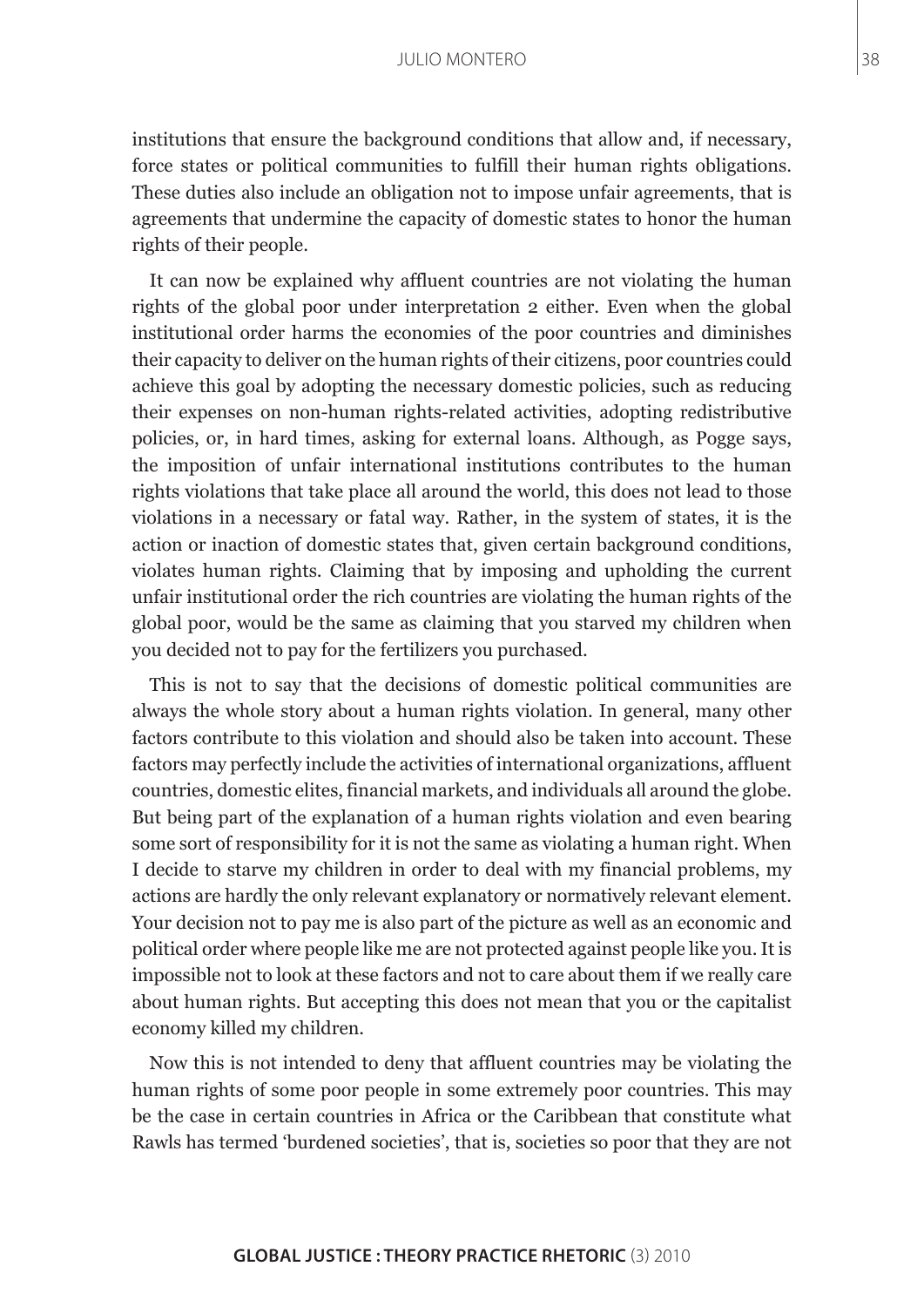well-ordered and whose states lack effective sovereignty.<sup>36</sup> But this does not seem to be the case in the north of Africa, China, India, Indonesia, South America, South Africa, and the oil producing countries in Asia and Africa. For example, by analyzing some historical cases, Amartya Sen has argued that famines and extreme poverty are not mainly due to lack of resources but rather to the lack of accurate public policies on the part of domestic governments, including policies regarding population control and gender equality.37 In 2005, almost 18% of the population in Latin America and the Caribbean was poor. Although all the countries in the region where under the same global order and none of them is a developed country, the poverty rate in Costa Rica was only 2.3% against 11.6% in Colombia and  $9.3\%$  in El Salvador.<sup>38</sup> This seems to suggest that in many cases domestic states could prevent poverty at home by adopting accurate public policies even if the international order is unfavorable to them. Therefore, whereas the affluent countries may be violating the human rights of some poor people, global poverty does not constitute a human rights violation by affluent countries in the sense implied by Pogge.

It could be objected that this way of conceiving of the distribution of responsibility for human rights is extremely simple and does not take into account the complexities of the real world. The reason for this is that in practice states do not always have the capacity to promote the human rights of their people. In fact, they can find big resistance on the part of powerful groups when they try to make important reforms. Thus full responsibility for the resulting human rights violation cannot be attributed to the affected states, and should instead be distributed among several agents, such as constituencies, companies, or financial powers who oppose human rights advancing measures simply because they do not favor their interests, or who, once these measures are adopted, pre-empt them or deprive them of any efficacy.

It is true that the world is becoming more and more complex in the sense that states find increasing difficulties in exercising their traditional powers. When a society lacks the capacity to take final decisions to promote the human rights of its people, then it can be accepted that responsibility for human rights violations migrates to other agents, including affluent countries that fail to reform international arrangements in order to provide domestic states with the background conditions they need to have real sovereignty. But, however complex the world is becoming, Pogge is too quick to conclude that all instances of human

37. Amartya Sen, *Development as Freedom* (New York, Anchor Books, 1999), chs 7 and 9.

<sup>36.</sup> Rawls, The Law of Peoples with *The Idea of Public Reason Revisited* (Harvard: Harvard University Press, 2000), p 105. The term 'effective sovereignty' is used by Ronzoni (2009), p. 248.

<sup>38.</sup> See <http://data.worldbank.org/indicator/SI.POV.2DAY>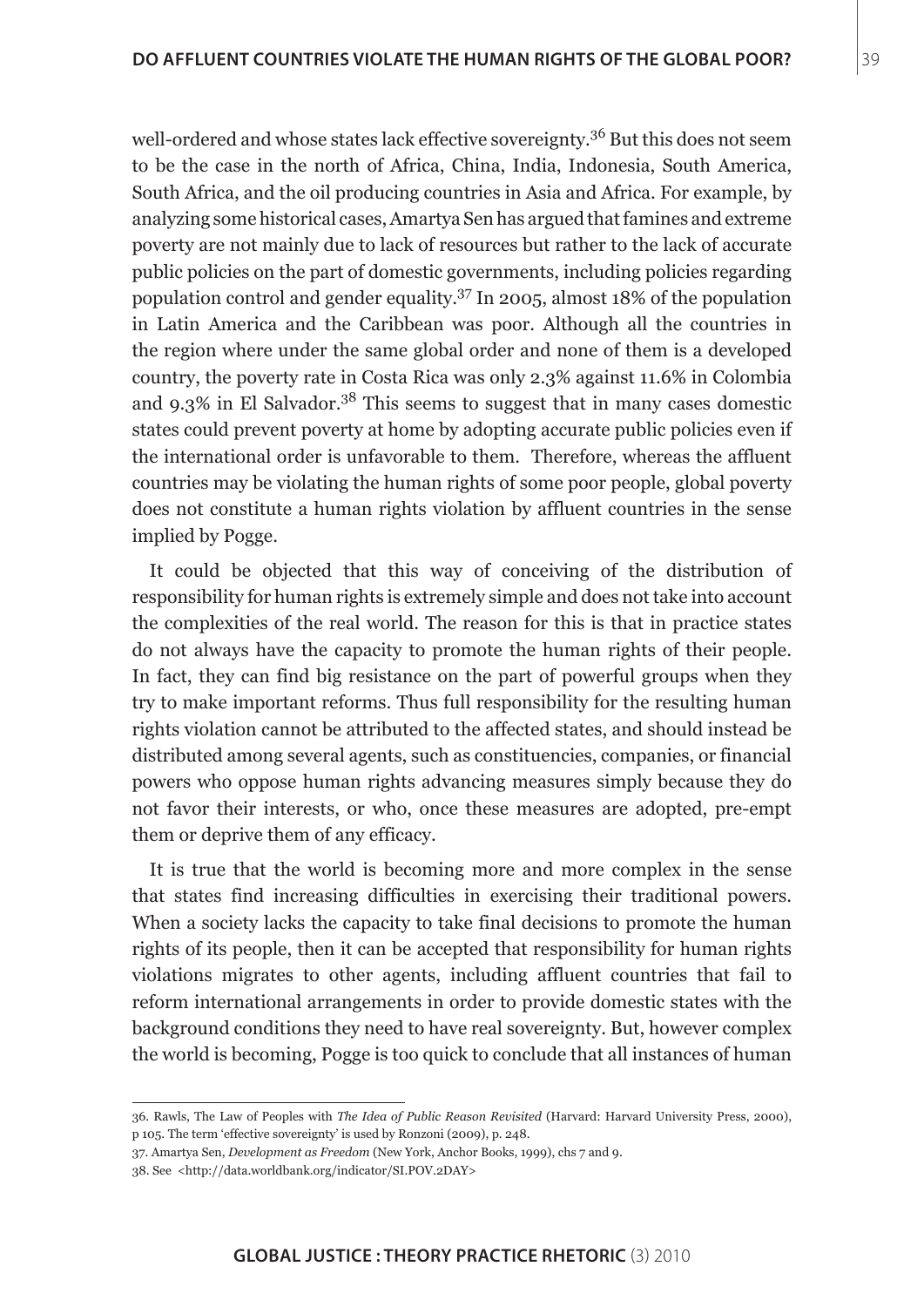rights violations are to be (at least partly) imputed to the failure of the affluent countries to reform the global order. If, as I have argued, some states have the capacity to fulfill the human rights of their citizens but fail to do so, they, not affluent countries, are the relevant violators.

## **Conclusion**

This article discussed Pogge's thesis that affluent countries are violating the human rights of the global poor. Two alternative interpretations of this thesis were considered. On the first interpretation, this thesis said that affluent countries violate the human rights of the global poor since they sustain an international order, which due to institutional factors, fails to ensure that every person has secure access to the objects of her basic needs. The problem with this interpretation was that the global institutional order had no agency to discharge it. On the second interpretation, Pogge's thesis said that affluent countries violate the human rights of the global poor by upholding an international order that imposes unfair conditions on them, diminishing their capacity to deliver on the human rights of poor people. The problem with this interpretation was that it relied on the false assumption that we bear moral responsibility for all the states of affairs that our acts cause or contribute to causing in violation of a perfect duty. Whether we are to blame for a certain state of affairs we contributed to producing depends on the existing division of the moral labor. In the system of states, states and domestic political communities have perfect duties to promote the human rights of their people even under unfavorable international conditions, *at least as long as they keep enough effective sovereignty to do so*.

This article concludes that affluent countries are not violating the human rights of the global poor in the ways or for the reasons invoked by Pogge. However, it is not part of my conclusion that the international institutional order is not unfair or that human rights do not require the establishment of new institutional arrangements and new practices. On the contrary, I have argued that the current international order is unfair as long as it imposes asymmetrical rules on its participants. I have also argued that, even within the current system of states, human rights require international practices aimed at ensuring all states the accurate background conditions to promote human rights at home. In this sense, the affluent countries may be violating the human rights of those who live in burdened societies by not providing these societies with the conditions they require to become capable of promoting the human rights of their citizens.

Finally, I hope this article has lent some plausibility to the idea that the definitive eradication of global poverty cannot be achieved by the adoption of any simple measures such as global taxes redirecting money to developing economies or the adoption of new rules for the financial system. In all likelihood, the complete